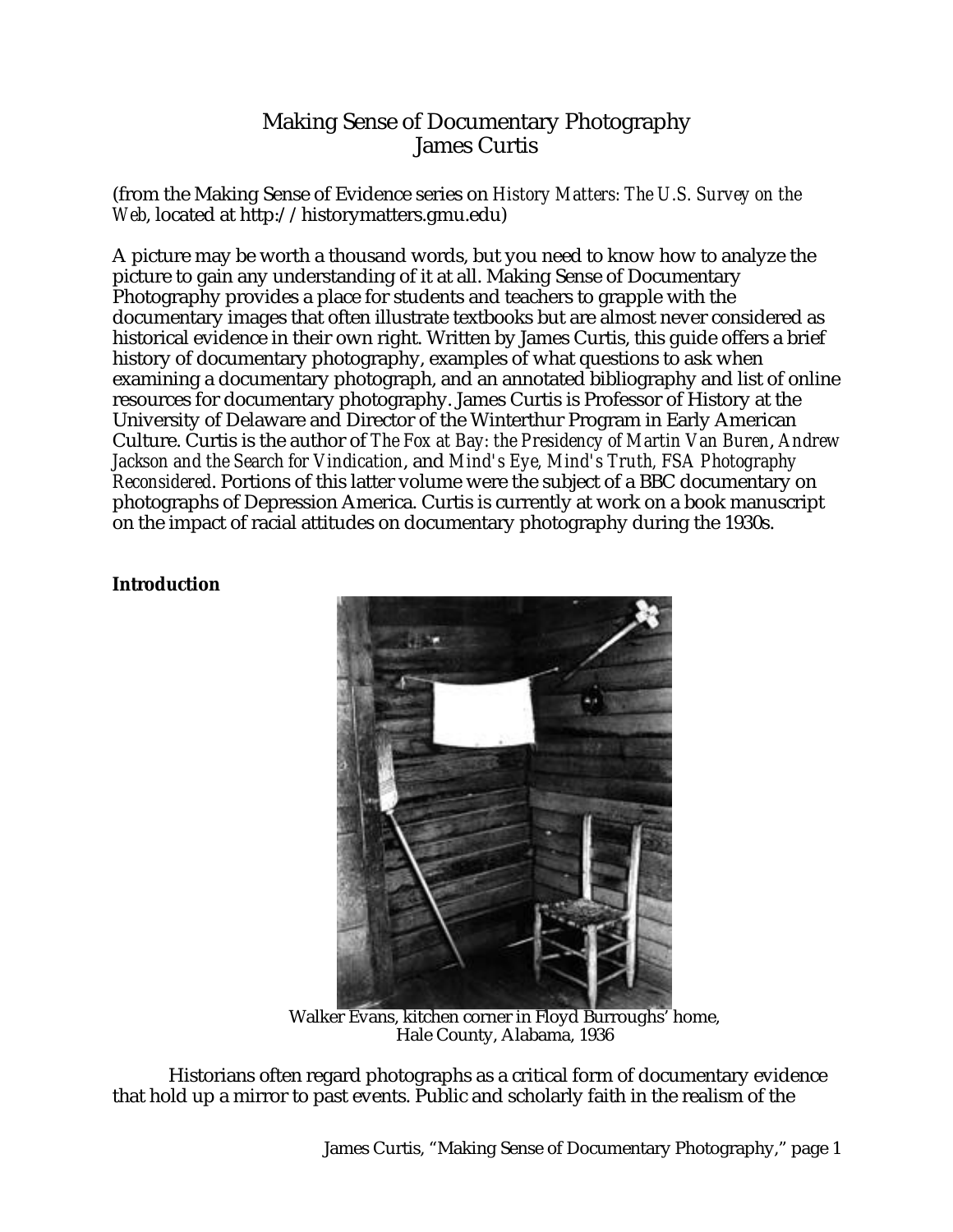photographic image is grounded in a belief that a photograph is a mechanical reproduction of reality. Susan Sontag captured the essence of that faith in her monumental reverie *On Photography* when she wrote "Photographed images do not seem to be statements about the world so much as pieces of it." And in arranging these pieces to form historical mosaics, teachers and scholars have rarely paused to submit photographs to the usual tests applied to other forms of documentary evidence. For example, we have been trained to factor in the subjectivity of the author when we read autobiographical writing. But when we encounter an historical photograph, "shot for the record," we often treat the image as the product of a machine and therefore an objective artifact.

Since they are regarded as inherently truthful, photographs are frequently used to illustrate history textbooks. Publishers, not authors, usually select images to accompany history texts, and the images are used merely as illustrations and not as historical documents in their own right. As a consequence, today's history students miss out on the opportunity to explore the fascinating visual dimensions of the past, to play detective with a mountain of photographic images that far outnumber traditional written documents. This essay seeks to lay out strategies for subjecting photographs to the same tests we apply to written documents when we use them as historical evidence. Exercising such scrutiny, students can bring to light the narratives hidden within images that are not always examined, despite our traditional belief that "a picture is worth a thousand words."

### **Early Documentary Photography**

Photographs came to America in 1839 and, like many immigrants of the same era, were quickly absorbed by the nation's growing metropolitan areas. America's first photographic image was the silver-plated, mirror-like object called a daguerreotype, after its inventor Louis Daguerre. This new photographic process was complicated and time consuming. Preparation of a single daguerreotype plate might consume as much as thirty minutes. Exposure of the plate in the camera required subjects to remain motionless for several more minutes lest the final image be blurred beyond recognition. Because of these technological demands, early photographic pioneers rarely strayed far from their urban studios where daguerreotypes were exposed, developed, and subsequently exhibited. Because early photographs were unique images, the only way to make and distribute inexpensive copies was through print processes such as lithography and engraving, where the photographic image was drawn by an artist.

The popularity of this new form of representation fostered myriad experiments, all aimed at making the entire photographic process cheaper, faster, and more portable. The introduction of ambrotypes and tintypes made possible the reproduction of paper prints from the photographic negative and thus a wider circulation of images. By the time of the Civil War, the daguerreotype and its descendents had entered the realm of middle-class consumer culture and established a popular following, often to the dismay of photographers sworn to uphold photography as an art form. Documentary photography developed during this period and was often consigned by art critics to the realm of journalism, an association that persists to the present. This consignment implied that documentary photographers were mere recorders, skilled technicians to be sure, but passive observers of the social scene and definitely not artists. Documentary photographers accepted this characterization in order to burnish the perceived realism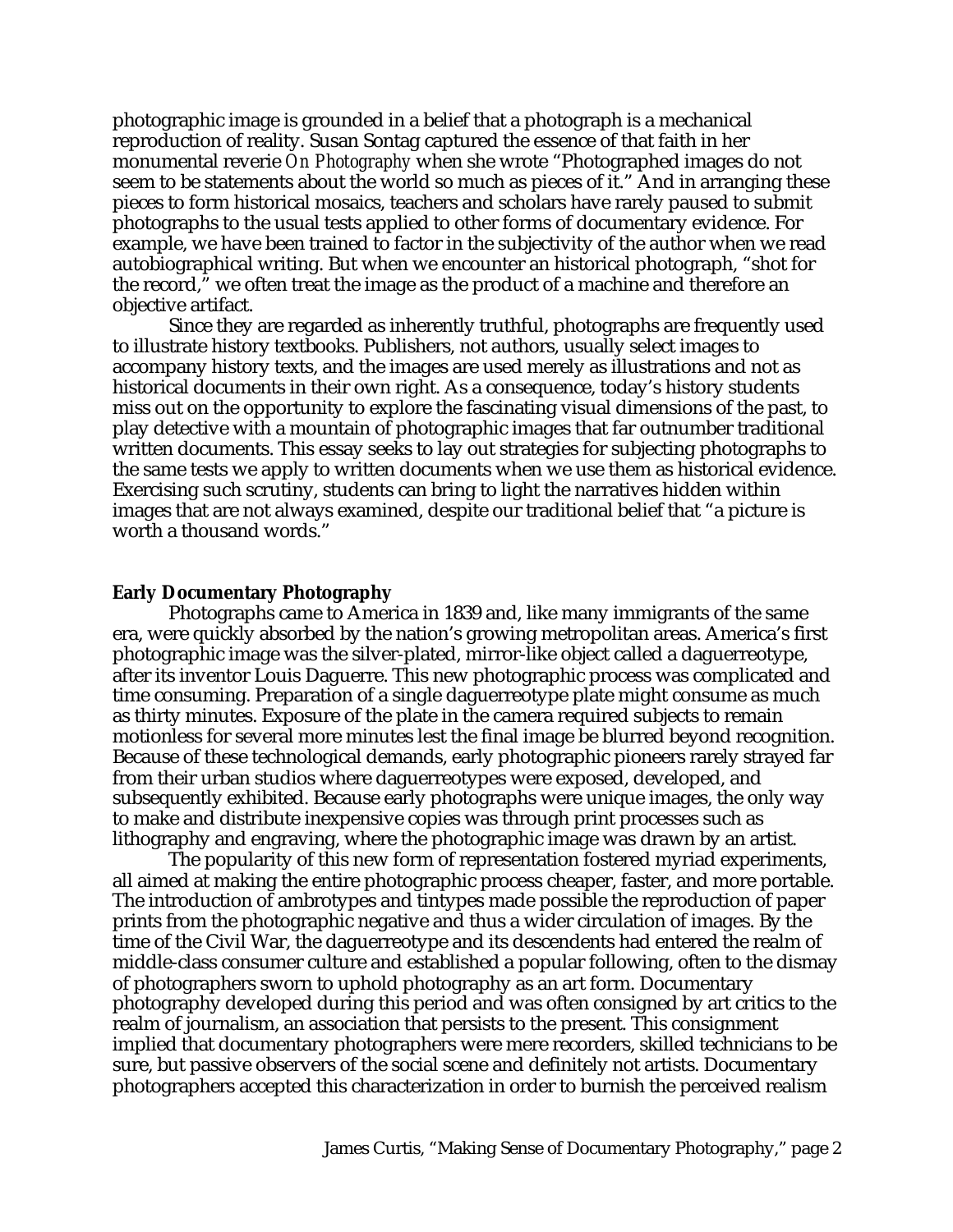of their imagery. They posed as fact gatherers and denied having aesthetic or political agendas.

But the early practitioners of documentary photography, including acclaimed figures such as Mathew Brady, had no choice but to order the subject matter that fell within their photographic frame. Long exposure times meant that Brady and the photographers who worked for him could not capture combatants in action during the Civil War, and he had to be content with taking pictures of their bloated remains on the battlefield. In the aftermath of the 1863 battle of Gettysburg, photographer Alexander Gardner ordered that one of the fallen bodies be dragged forty yards and propped in a rocky corner. The resulting image, *Rebel Sharpshooter in Devil's Den*, continues to command attention despite the recent discovery of the photographer's manipulations.



William Henry Jackson, *Mt of the Holy Cross*, 1873

By the end of the Civil War, photography had already begun its unceasing march to the West, where government and corporate sponsorship helped William Henry Jackson establish himself as one of the nation's most prolific and adventurous cameramen. Jackson crafted images of monumental proportions such as the famous photograph above of Colorado's *Mt of the Holy Cross*, an image that Jackson's friend Thomas Moran used to execute a brilliant oil painting of the same name. Moran took considerable artistic liberty with his version of this legendary landscape by bisecting the foreground with a creek that never existed. Ironically, Jackson's original had also been altered, but out of necessity rather than aesthetic preference. Jackson had to wait until the end of the spring runoff before he could take his bulky camera equipment to a vantage point across from the mountain. To his dismay, he discovered that one arm of the fabled cross of snow had also melted. Jackson later restored that arm in his Denver darkroom. By this slight manipulation, he created one of America's most cherished icons of western expansion.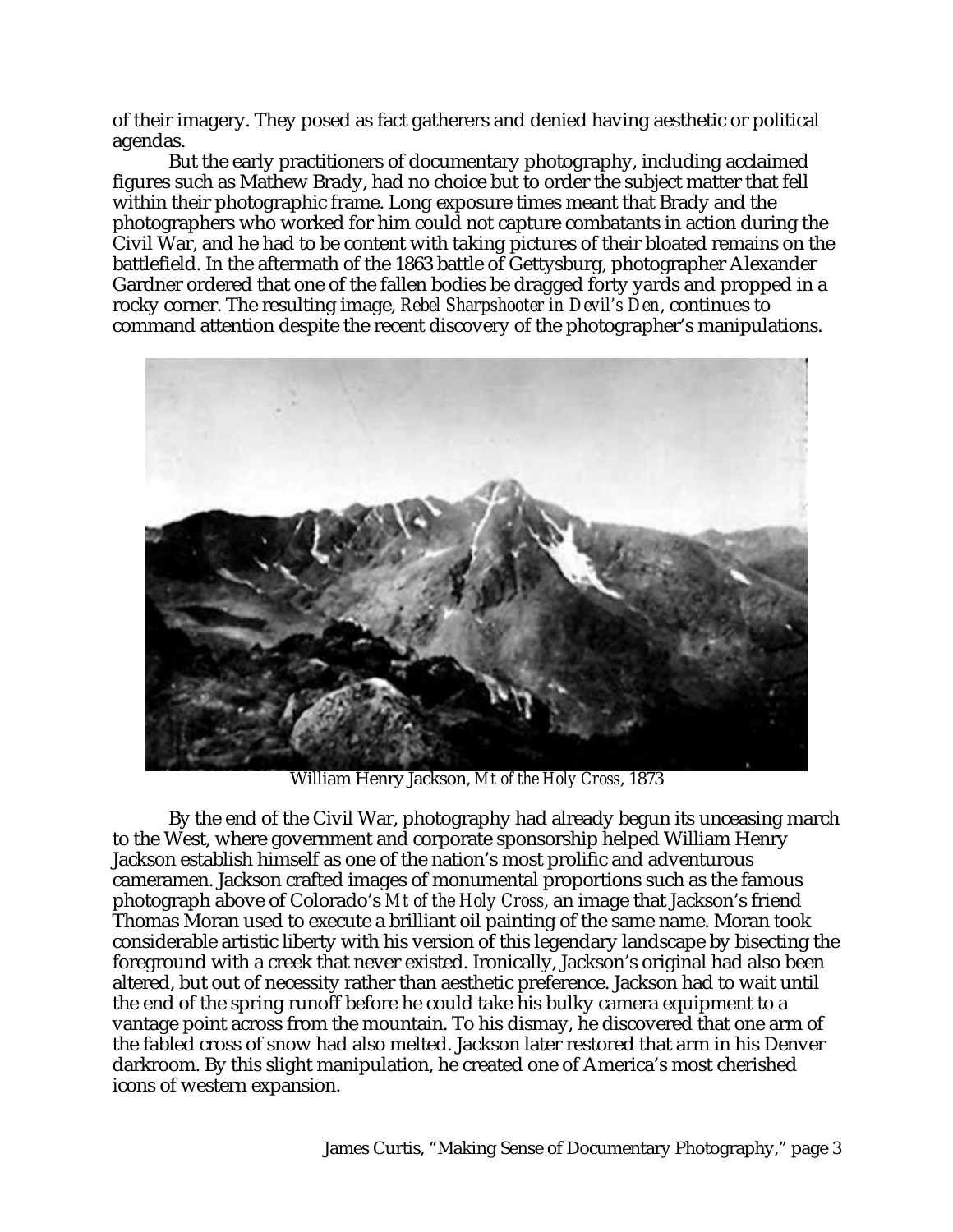#### **Modern Documentary Photography**

Two urban photographers, Jacob Riis and Lewis Hine, took up the effort to explore the "wilderness" of the inner city and thereby establish documentary photography as a tool of social reform. Riis, a Danish immigrant and police reporter for the *New York Tribune*, continues to be revered for his late nineteenth-century expose of tenement conditions in New York's Lower East Side and Lewis Hine has won lasting fame as a pictorial champion of working men and women and as a crusader against child labor during the progressive period. Riis and Hine shocked their contemporaries with dramatic images showing the human consequences of unchecked urban growth and industrial excess. Previous to their work, photos of the city celebrated urban architecture or provided perspectives that emphasized the city's bustle, traffic, and commerce. Moreover, by the last decade of the nineteenth century, new processes (especially the "halftone") allowed photographs to be inexpensively reproduced in newspapers, magazines, and books. This technological development vastly increased the dissemination of documentary images. Before the turn of the twentieth century, pictures of working and poor people were limited to portraits taken in photographic studios. The sensational impact of Riis's and Hine's photos was no accidental byproduct, but rather the very essence of their photographic fieldwork.

Heir in many ways to the work of Riis and Hine, the Farm Security Administration Photographic Project (1935-1942) quickly surpassed the combined output of these two pioneers and is now recognized as the most famous of America's documentary projects. Beginning under the auspices of the Resettlement Administration in 1935 and then the Farm Security Administration (FSA) in 1937, a group that over time included about twenty men and women worked under the supervision of Roy E. Stryker to create a pictorial record of the impact of the Great Depression on the nation, primarily on rural Americans. This project, as photography historian Alan Trachtenberg has noted, "was perhaps the greatest collective effort . . . in the history of photography to mobilize resources to create a cumulative picture of a place and time." Many of the eighty thousand photographs taken by the so-called FSA photographers were distributed by the agency to newspapers and magazines to build support for the rural programs of Franklin Delano Roosevelt's New Deal. As FSA photographer Arthur Rothstein later recalled, "It was our job to document the problems of the Depression so that we could justify the New Deal legislation that was designed to alleviate them."

FSA photographers criss-crossed the country documenting the plight of Dust Bowl refugees, southern sharecroppers, migrant agricultural workers, and finally Japanese Americans bound for internment camps in the aftermath of Pearl Harbor. The FSA's vast pictorial undertaking, as Stryker later recalled, endeavored to introduce "Americans to America." This goal had a specific audience in mind: middle-class Americans who lived in cities far from the locales depicted in the photographs and who comprised the vast majority of the readers of the newspapers and magazines in which the FSA pictures were reproduced. For students of American culture, the FSA collection, now housed in the Library of Congress (and available online as part of the Library's American Memory initiative) offers an unparalleled opportunity to use photographs as primary historical evidence.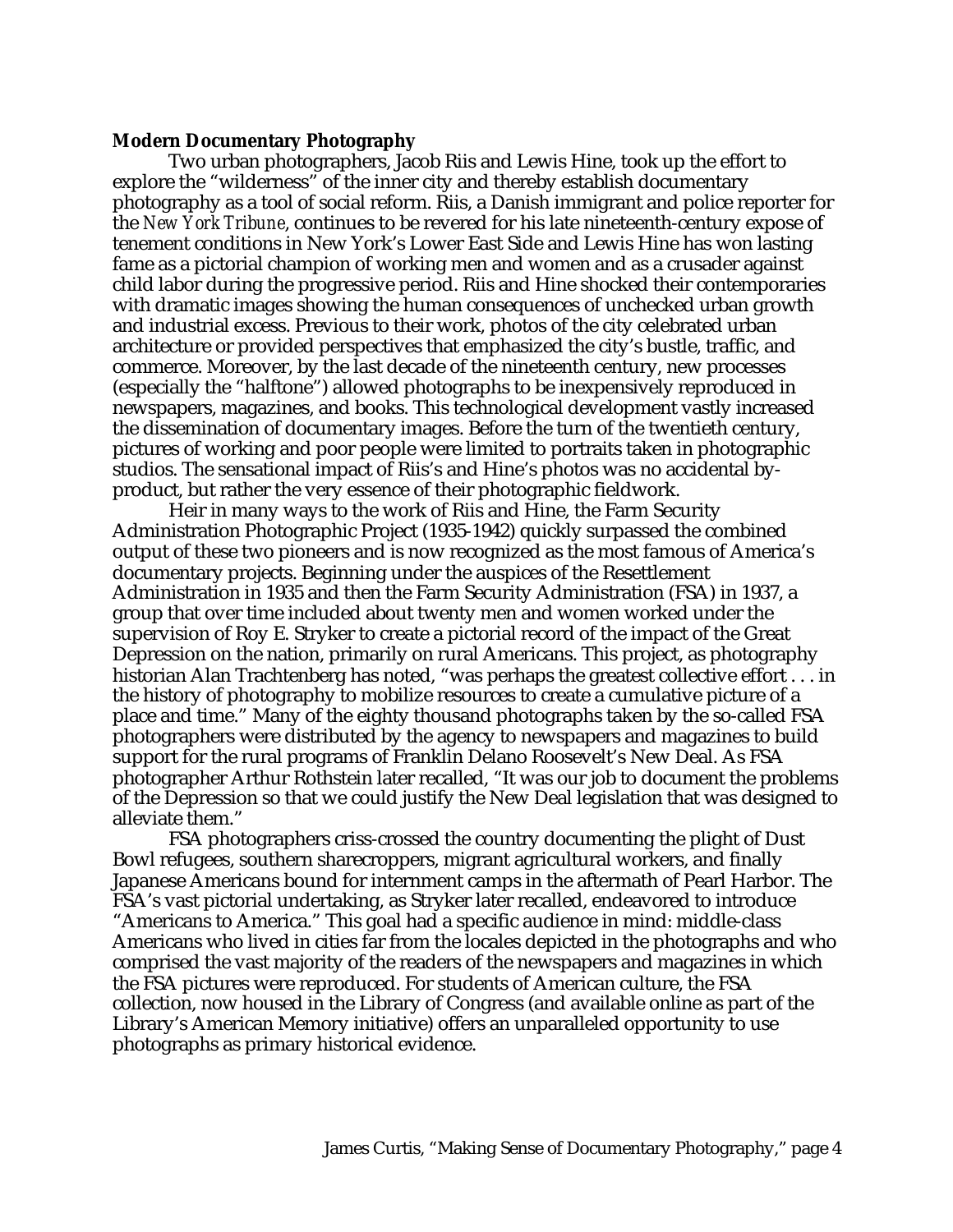#### **Who Took the Photograph?**

If we are to determine the meaning of a documentary photograph we must begin by establishing the historical context for both the image and its creator. A documentary photographer is an historical actor bent upon communicating a message to an audience. Documentary photographs are more than expressions of artistic skill; they are conscious acts of persuasion. The work of the most accomplished photographers reveals a fervent desire to let images tell a story. Documentarians from Mathew Brady to Dorothea Lange succeeded because they understood the desires of their audience and did not shy from molding their images accordingly. Far from being passive observers of the contemporary scene, documentary photographers were active agents searching for the most effective way to communicate their views.

The following examples show how Jacob Riis used his camera not only to amass a quantity of sociological data but to assert his own assessment of immigrants and tenement life in New York City. Although Jacob Riis did not have an official sponsor for his photographic work, he clearly had an audience in mind when he recorded his dramatic urban scenes. Author of popular newspaper stories and the book *How the Other Half Lives*, an indictment of the living conditions of immigrant workers in New York City's Lower East Side neighborhood, Riis was much in demand as a lecturer. He converted many of his images into lantern slides that he used to great effect in his impassioned presentations. He no doubt had his middle-class clientele in mind when composing his pictures. Despite his own immigrant background, Riis' attitudes mirrored the prejudices of the dominant culture toward "foreigners." His reports on immigrant life–and his equally famous photographs–were important documents of urban conditions in late nineteenth-century urban America. But they were equally revealing as documents that showed how outsiders often reacted in horror to people who composed "the other half."

In his famous 1888 photograph *Bandit's Roost* (probably taken by an associate in an alley off of Mulberry Street in what is now New York's Chinatown district)*,* Riis argued that the alley, like the tenement, was a breeding ground for disorder and criminal behavior.



Jacob A. Riis, *Bandit's Roost*, 1888

James Curtis, "Making Sense of Documentary Photography," page 5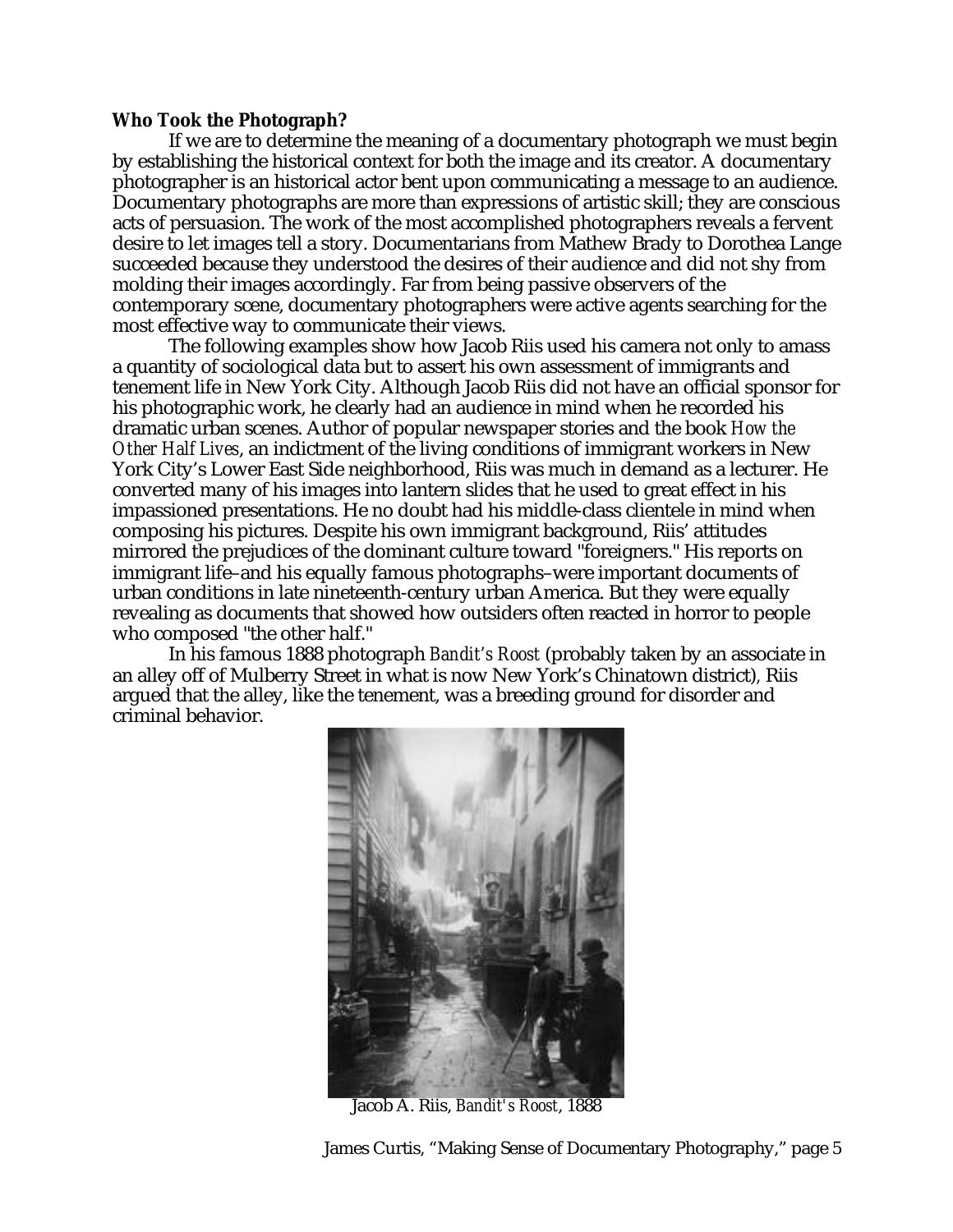At first glance, the foreground figures in the photograph underscore the aura of menace created by Riis' caption. Two men appear to guard the alley entrance. Perched on the railing of the right-hand staircase is a third man who has assumed a casual, yet commanding, pose. Perhaps he is the ringleader of this gang. But what of the other ten figures in the image, the women leaning out the windows, the young child in the right background, the three figures on the opposite porch? There is nothing in their demeanor that suggests criminal behavior. If they were indeed part of a notorious gang, why would they be so willing to pose for the camera, especially since members of the police force often accompanied Riis on his photographic forays? How did Riis secure the cooperation of all these individuals? Certainly not by telling them that he wanted a picture of notorious criminals. Is this really a den of iniquity, as Riis would have us believe? In the background of the image, long lines of laundry stretch between the buildings. Riis was fond of saying that "the true line to be drawn between pauperism and honest poverty is the clothesline. With it begins the effort to be clean that is the first and best evidence of a desire to be honest."

Like many documentary photographers who followed him, Jacob Riis employed children as symbols of society's neglect. Riis called his small subjects "Street Arabs" thereby engaging powerful middle-class sentiments about both exoticism and itinerancy. "The Street Arab has all the faults and all the virtues of the lawless life he leads," Riis warned his readers in his 1890 exposé *How the Other Half Lives*. But how did Riis gain the cooperation of these stealthy and suspicious subjects? He hired the young "toughs" in this picture to reenact a common crime by having them mug one of their own. He then paid all the boys with cigarettes.



Jacob A. Riis (Richard Hoe Lawrence), *A Growler Gang in Session (Robbing a Lush)*, 1887

James Curtis, "Making Sense of Documentary Photography," page 6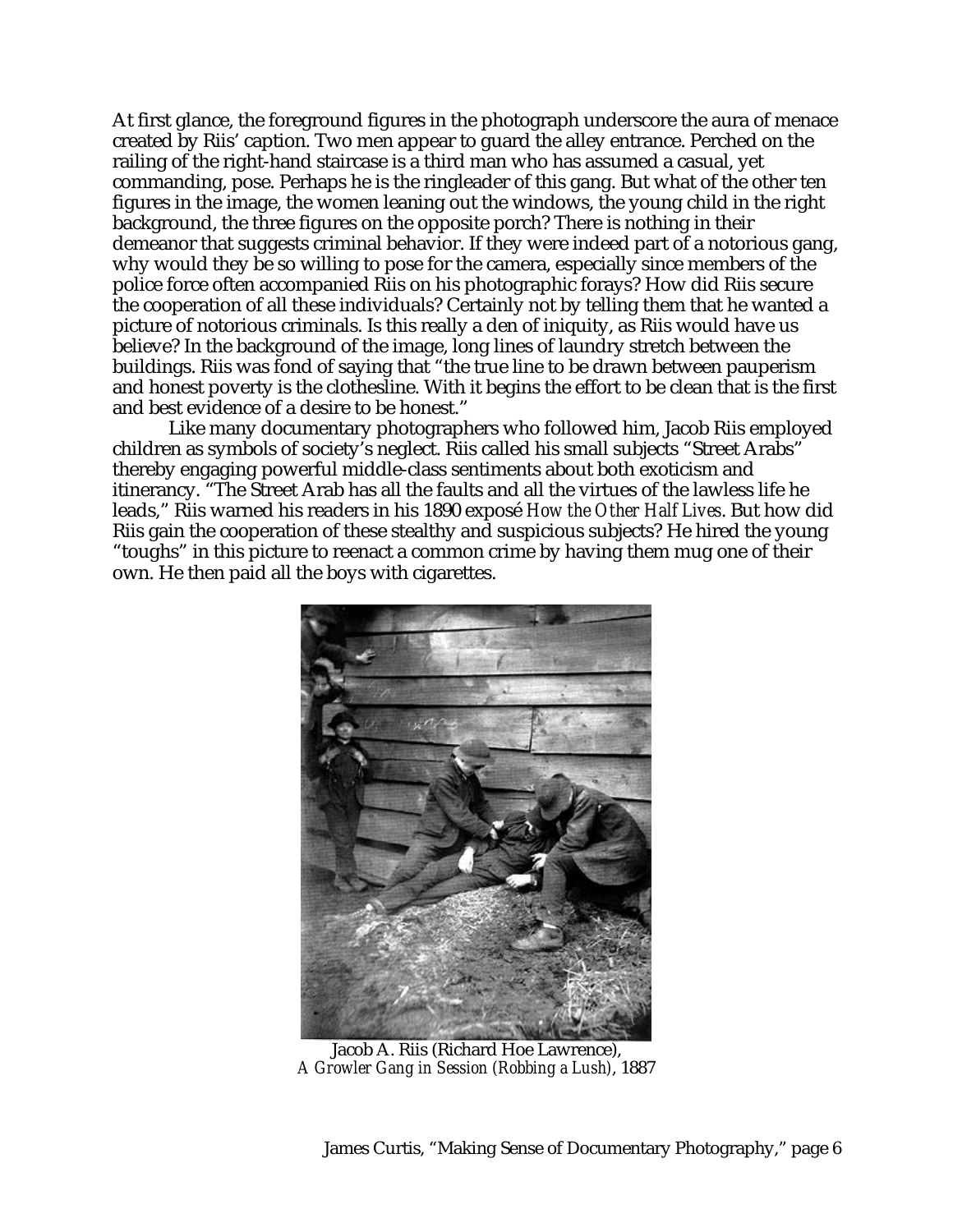Riis did not limit such arrangements to the street toughs but posed more than a half a dozen images of young boys sleeping in stairwells and doorways. The pictures appear to have been taken in broad daylight and the small subjects are obviously pretending to be asleep. Whether they were indeed homeless remains a question open to modern viewers, but not one likely to have been asked by the photographer's contemporaries.



Jacob A. Riis, *Street Arabs in Sleeping Quarters*, c. 1880s

# **Why and For Whom Was the Photograph Taken?**



Lewis Hine, *Russian steel workers, Homestead, Pa.*, 1908

Lewis Hine took many of his most famous photographs while working for social reform agencies, such as New York's Charity Organization Society and the National Child Labor Committee. (The Charity Organization Society began in 1896 and the National Child Labor Committee was organized in 1904, just two of many reform organizations during the Progressive era that advocated for the amelioration of poverty,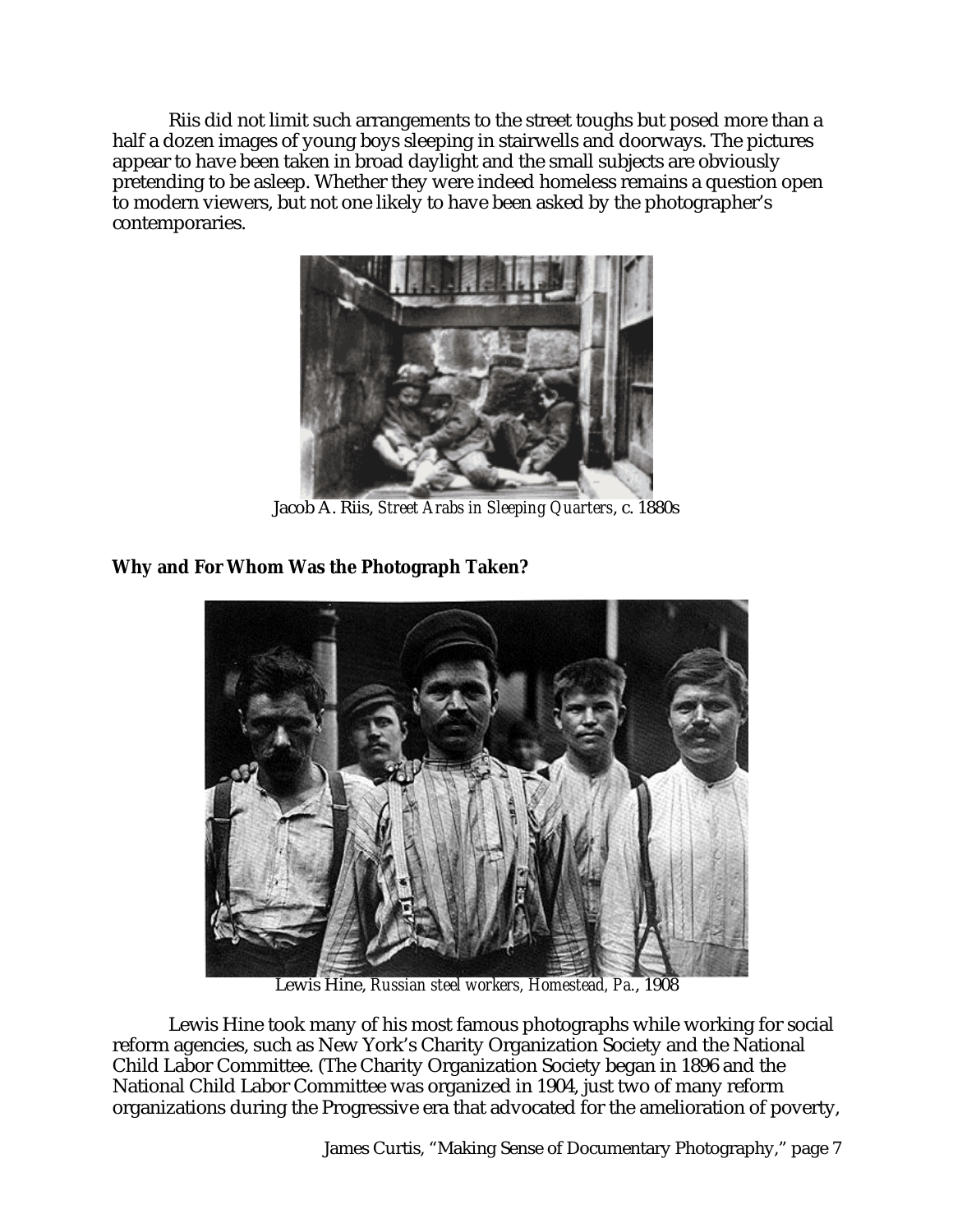improvements to working conditions, and the end of child labor.) The reform goals of these organizations had a direct bearing on Hine's work. In 1908 he spent three months taking photographs for the Pittsburgh Survey, a pioneering investigation of working and health conditions in that steel-producing center. Hine's photographs illustrated the multi-volume report that caused a sensation in reform circles. In a manner similar to his photographs of immigrants at Ellis Island and child workers, Hine's Pittsburgh Survey pictures addressed the sympathies of viewers who would come across them in the pages of reform publications. Subjects such as the Russian steelworkers captured by Hine in 1908 were depicted without the wariness, the underlying fear, that characterized many of Jacob Riis's photographs of the urban poor. On the contrary, the immigrant workers in Hine's photographs were portrayed as worthy of viewers' sympathy, exploited and yet still dignified, deserving candidates for U.S. citizenship.



Arthur Rothstein, *Negroes, descendants of former slaves of the Pettway Plantation, Gees Bend, Alabama*, 1937

While reformers used documentary photography to illustrate the goals of reform movements, photographs could also illustrate the biases and racist assumptions of private and government aid agencies. Arthur Rothstein took the photograph above in Gee's Bend, Alabama, in the spring of 1937. Rothstein's employer, the Farm Security Administration (FSA), had been providing assistance to this community of African-American sharecroppers for more than two years by the time the young government photographer arrived. Nevertheless, Rothstein was instructed to photograph the community as if there had been no such assistance granted—to capture its so-called primitive condition and thus elicit support for the kind of federal aid that the FSA was providing to rural farmers.

Rothstein was told that the families at Gee's Bend lived on an old plantation, abandoned by white owners three decades earlier. Isolated from the surrounding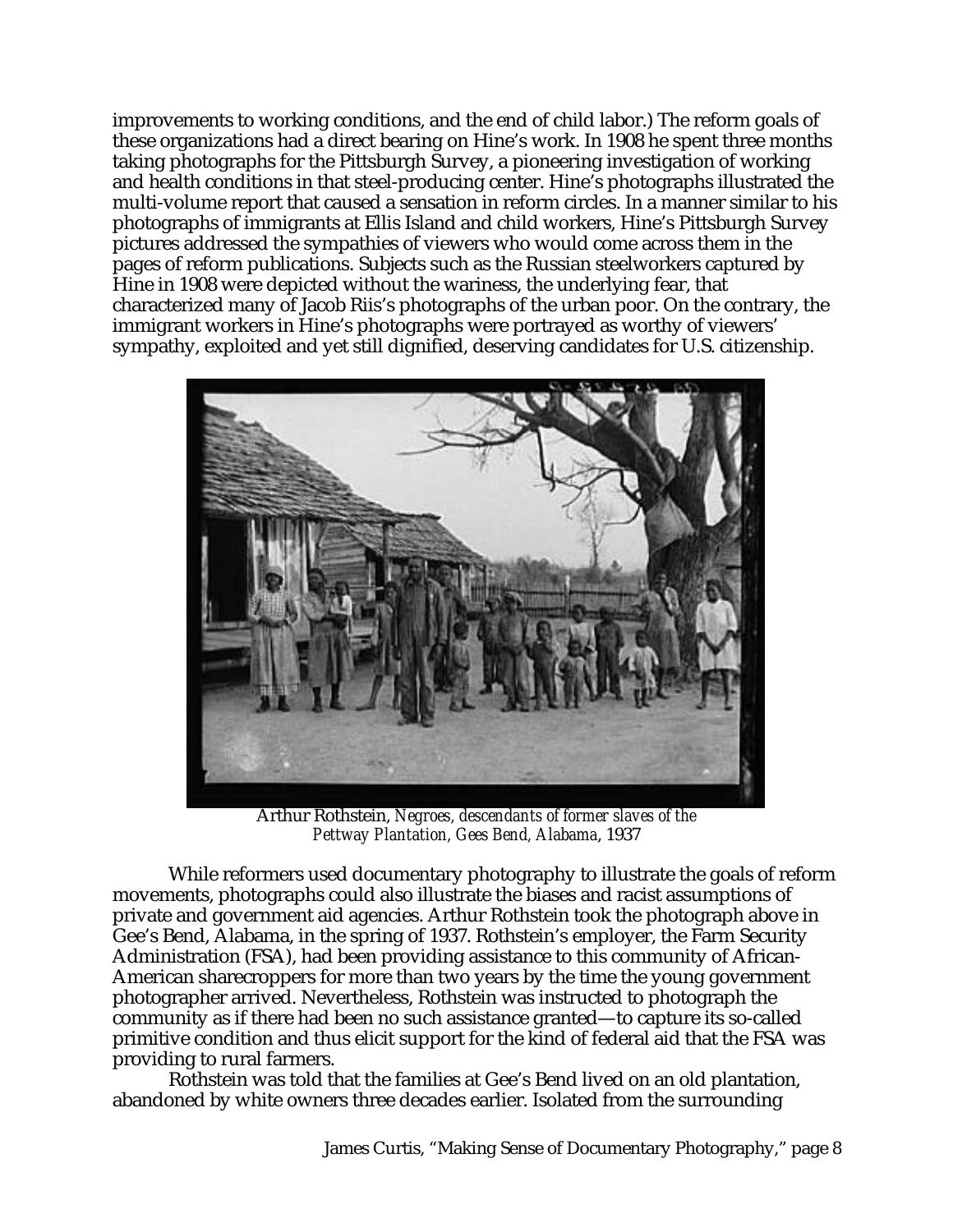society, Gee's Bend appeared to the government as a throwback to tribal society in Africa. The community was marked by a high rate of out-of-wedlock births, Rothstein was told, and the large, sprawling families lived in rude shacks that they erected themselves made of sticks and mud. The photograph above is typical of the more than fifty images Rothstein recorded during his visit. The caption for the image says that this is a single-family group. That caption implies that the sole male figure in the picture has fathered all of the children present. Both the pose and the caption stand at odds with normal FSA practice of showing small white families, lest the presence of many children put off viewers rather than enlist their sympathy.

Rothstein showed no such restraint in his photographs or his captions. In a number of captions he spoke of large families of *Negroes at Gees Bend, Alabama*, referring to them as "Descendants of slaves of the Pettway plantation. They are still living very primitively on the plantation." To further emphasize how the former plantation had fallen into ruin, Rothstein took the following picture of the Pettway mansion which he wrote was now "occupied by Negroes."



Arthur Rothstein, *Home of the Pettways, now inhabited by Negroes. At Gees Bend, Alabama*, 1937

Stripped of their didactic captions, Rothstein's images provide visual clues suggesting that the African-American residents of Gee's Bend lived not in a primitive society but in an economically depressed condition similar to that of white sharecroppers in the rural South. Far from proving that the hamlet's occupants were unable to care for themselves, the images demonstrate a high level of competence and self-sufficiency. The notched log timbers of these buildings provided ample proof of the artisanal skill of the residents. As for his courtyard picture, Rothstein neglected to identify his main subject as the village elder who stood proudly before his extended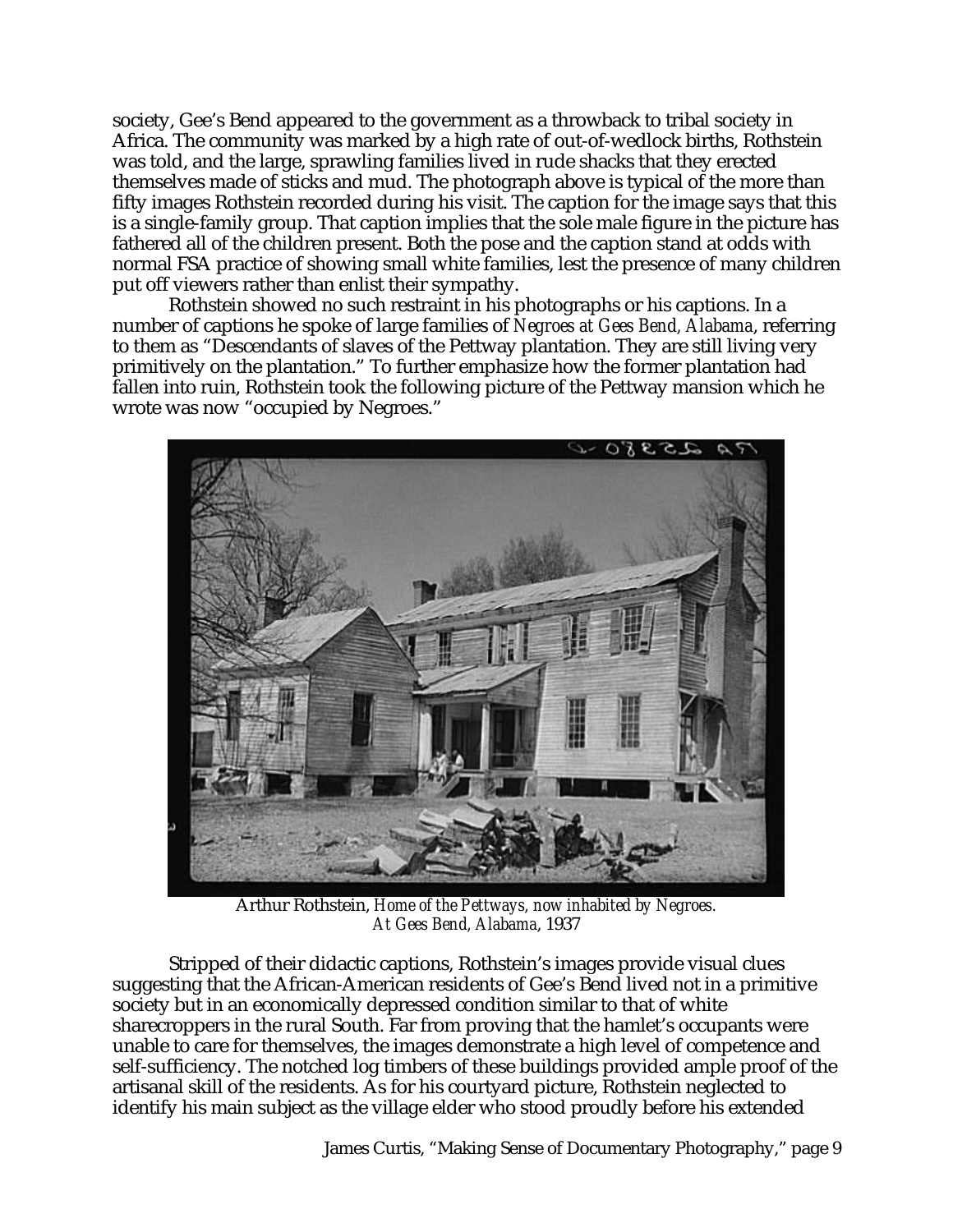family. The man was a grandfather and great grandfather, and this is a multigenerational portrait. The fathers of the children do not appear in the picture, either because Rothstein excluded them or because they were working at the time the photo was taken.

## **How Was the Photograph Taken?**

In the modern era of digital imagery and motor driven cameras, it is easy to forget that photographers like Jacob Riis and Lewis Hine operated with equipment that imposed constraints on their actions and their ability to craft a candid scene. To gain access to the alleyway in *Bandit's Roost*, for example, Riis had to command his subjects to be still lest stray motion ruin his photograph. Perhaps he negotiated with the alley dwellers himself; more likely he relied on his companions to help set the scene while he unpacked and set up his camera equipment. Riis' famous after dark photographs required even more planning and preparation. To capture the dim tenement interiors that so shocked his audience, he employed a new flash powder, which resulted in the often startled expressions of the people he photographed and the depiction of interiors with harsh lights and shadows that may have exaggerated their actual appearance. Riis took the image below in a crowded tenement room where single males paid *Five Cents a Spot* for a night's lodging. Riis entered this space with the help of the landlord, who received assurances that he would not be prosecuted for running an illegal-lodging house. Riis also needed the cooperation of the sleeping subjects, who had to appear to be awakened by his flash. In order to create that appearance, Riis had to have them pose with their faces toward the camera and then hold still while he ignited his flash powder and made the exposure.



Jacob Riis, *Five Cents Lodging, Bayard Street*, c. 1889

Even with subsequent advances in film speed and camera technology, documentary photographers of the 1930s continued to direct the actions of their subjects, although they steadfastly denied doing so. Walker Evans was the most outspoken of the FSA photographers in his renunciation of any arrangements prior to exposure. Yet Evans's camera of choice was a bulky 8X10 view camera that had to be mounted on a tripod.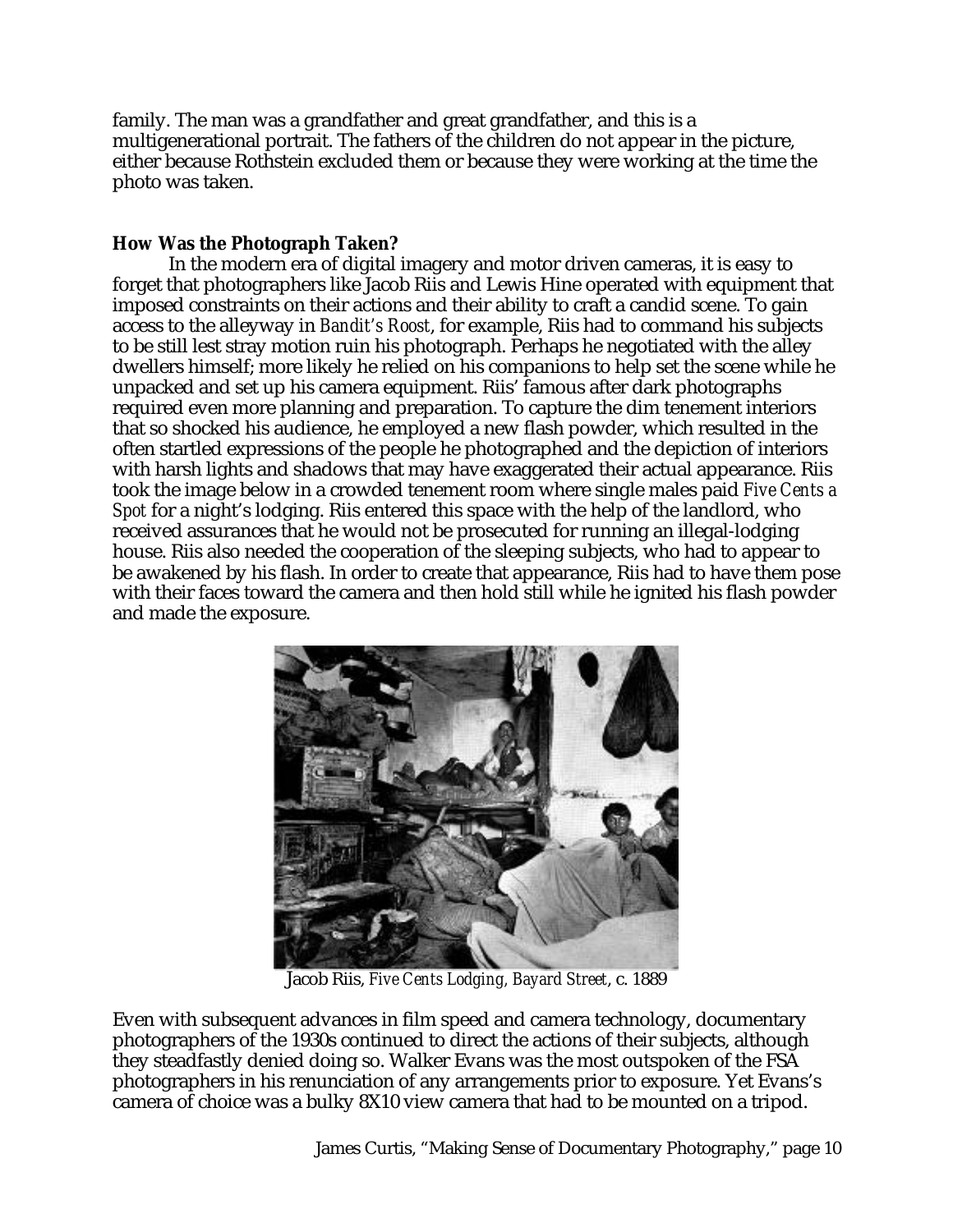Like Riis, he needed the cooperation of his subjects, who agreed to remain motionless while he made the exposure. If they moved, they would blur the image. Evans chose the large view camera because he could make prints directly from the 8X10 negatives and therefore achieve sharp focus throughout the photographic frame. Historians and art critics have long praised Evans's photography for its clarity and precision without recognizing the ways in which his reliance on large format photography necessitated the very arrangements he would later denounce.

In this 1936 picture of African-American men in front of a Vicksburg, Mississippi, barbershop, Evans arranged his subjects so that they appear to be unaware of his presence. One of the males seated on the bench is turned at right angles to the



Walker Evans, 1936

camera. By posing his subjects in this way, Evans suggests that this is a candid, unposed image. Yet the picture is a product of the large view camera. Evans had to set up his tripod across the street and had to wait for a break in street traffic or stop the flow of traffic altogether. Evans achieved his goal, and critics praised this image as a candid presentation of a sidewalk gathering in the black section of Vicksburg.

If you compare the image to companion photographs Evans took the same day, it further suggests that the photographer might have directed the positions and poses of his subjects, since the same men appear in five different compositions. In one alternate view, there are four men on the bench. The new arrival is actually a white man (second from the left of the bench), who may have been seated in the automobile in the previous image. Viewed by itself, this photograph suggests a degree of interracial harmony in Vicksburg. As for the white man, he may have been Evans's tour guide, in which case his insertion is actually an act of dominion, one which the black men are powerless to resist.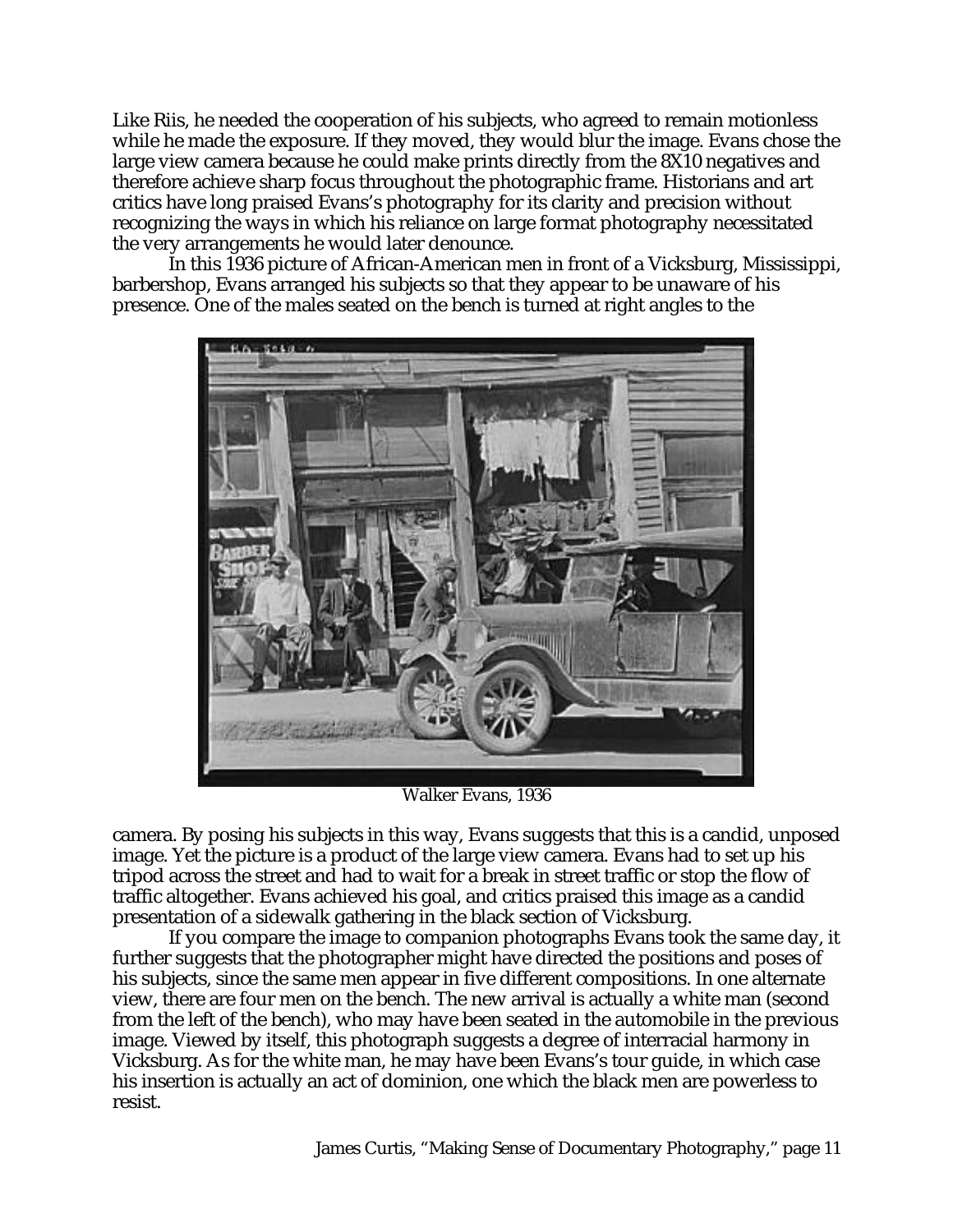

Walker Evans, 1936

### **What Can Companion Images Tell Us?**

Documentary photographers rarely take a single photograph of a given subject. If only to ensure that they have backups for their master composition, they usually take a series of pictures and later select the one image that best relates their sense of the scene. In this selection process they may decide to save the "outtakes" (as they are called in the film industry) or to destroy them lest they distract attention from their chosen image. FSA photographers had no such opportunity to edit their own work. Government regulations required them to turn in all pictures from an assignment. The FSA collection therefore offers scholars an unparalleled opportunity to place masterworks, such as Dorothea Lange's *Migrant Mother* (1936), in the context of companion images taken on the same day. (See activity on Web site.) This visual evidence offers a much more reliable guide to the photographer's original intent than the artist's recollections recorded decades after the fact.

Companion images to another famous FSA photograph, Russell Lee's *Christmas Dinner in Iowa* (1936), would suffer a similar fate. Lee was by far the most prolific of Roy Stryker's photographers and certainly the most well-traveled. Shortly after joining the photographic project, he accepted an assignment to document the lives of white sharecroppers in rural Iowa. Near the small hamlet of Smithland, Lee took a series of pictures of a tenant farmer struggling to make a living on a landscape that had been ravaged by drought. The photograph below shows the farmer's children standing at a table eating dinner on Christmas day. The place at the head of the table is vacant and the image raises the troubling prospect of parental abandonment. Lee took another photograph of this meager meal, this one showing the father in his accustomed place at the head of the table.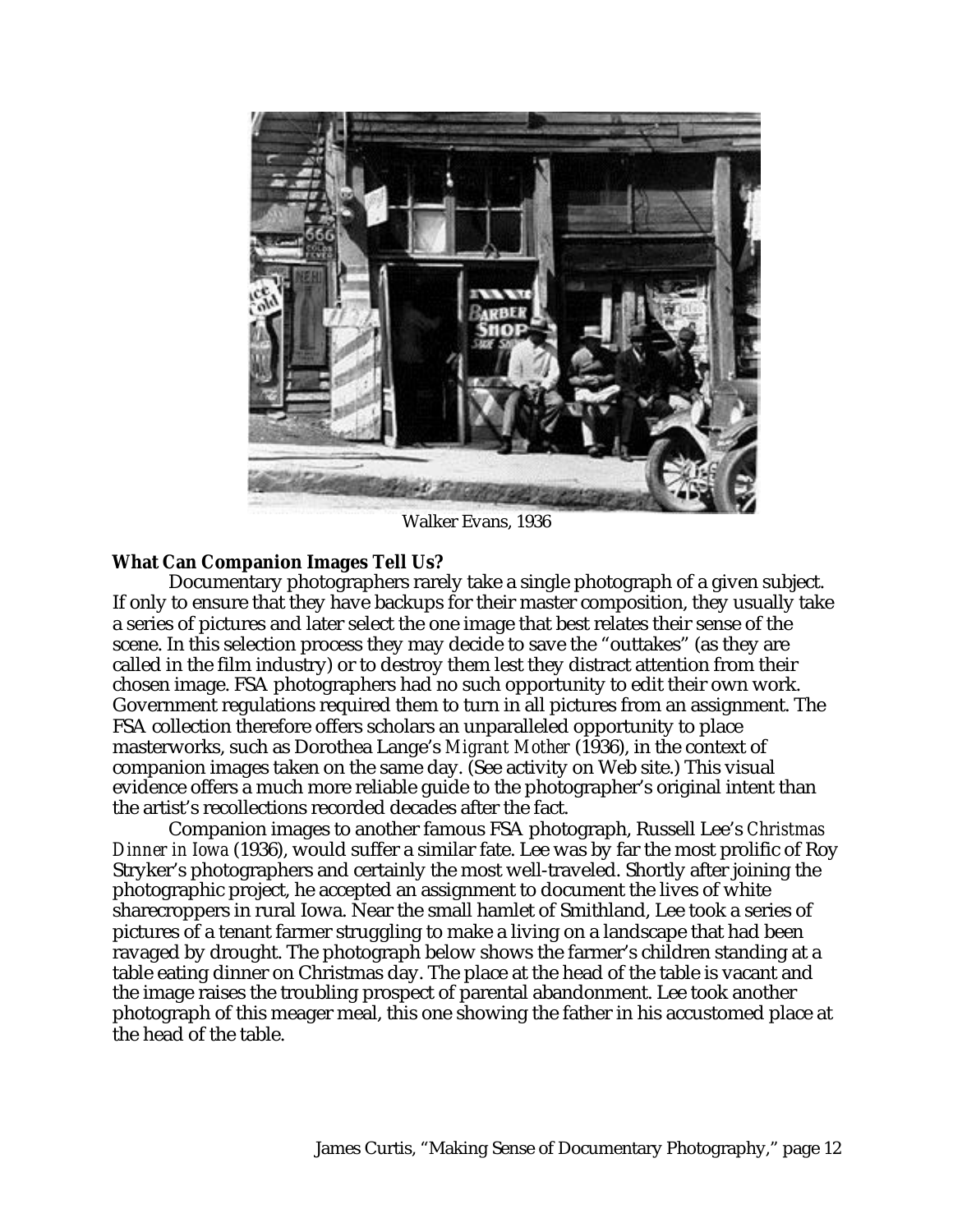

Russell Lee, *Christmas Dinner in Iowa*, 1936

The picture above became an instant classic in part because it provided a startling counterpoint to more common images of a bounteous holiday feast spread out before a thankful family. Long after his retirement from government service, Lee was asked about the circumstances surrounding *Christmas Dinner in Iowa*. Lee remembered the name of the farmer, Earl Pauley, and recalled taking a number of pictures on the farm. He told an interviewer that Pauley was a widower and was doing his best to provide for his needy children. These recollections added power and poignancy to Lee's portrait.

Yet in this instance, Lee's memory betrayed him, for the FSA file contains a photograph of Pauley's wife standing in the doorway of the shack with two of the children who later posed for the dinner photograph. This hitherto unpublished image provides clear evidence that Lee assigned places at the dinner table. He asked the father to step out of the scene but never made room for the mother. Her presence would have undercut the dramatic scene that Lee had in mind.



Russell Lee, *Mrs. Earl Pauley and some of her children*, 1936

James Curtis, "Making Sense of Documentary Photography," page 13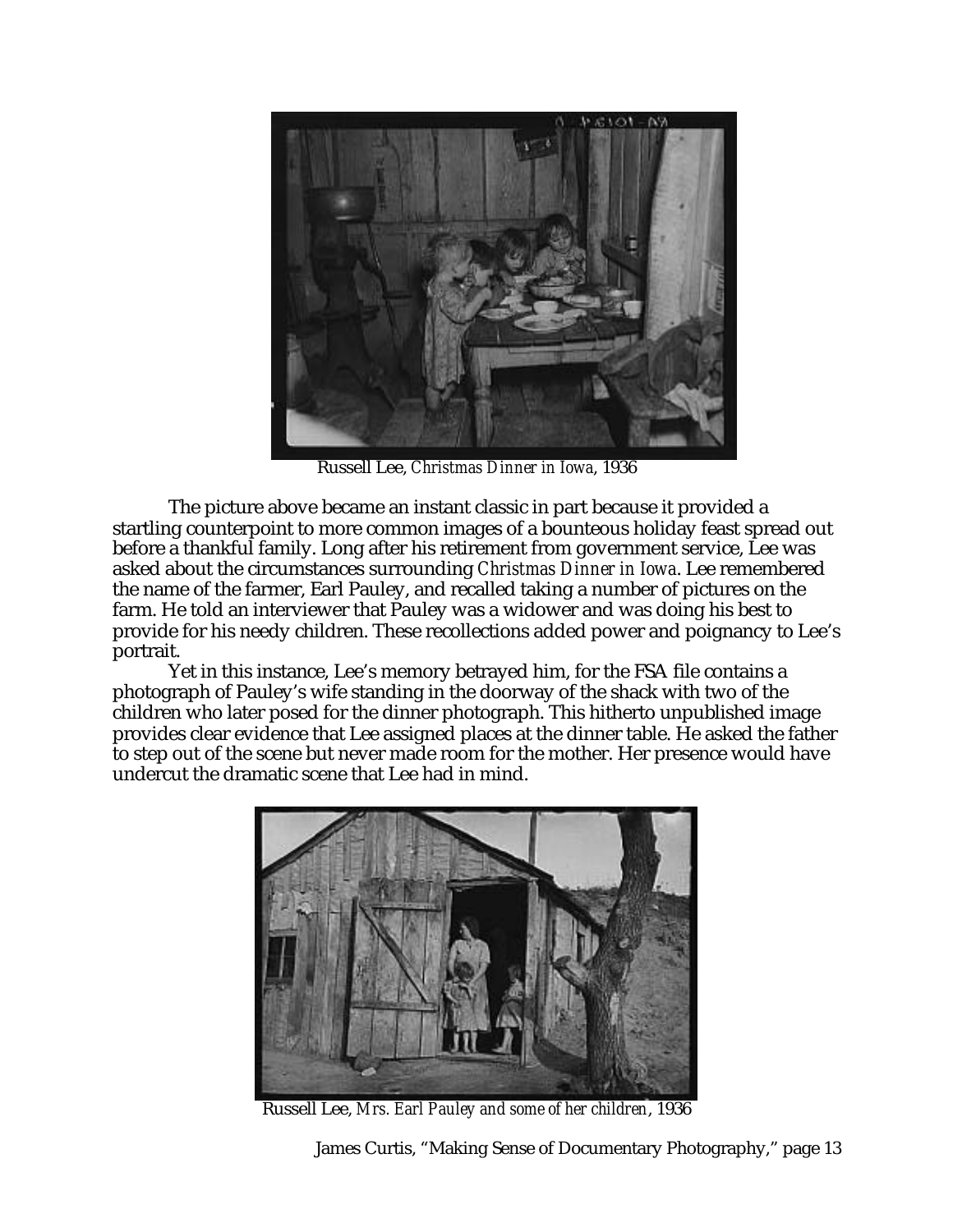### **How Was the Photograph Presented?**

Many of America's most famous documentary photographs have resulted from a photographer's ability to capture a compelling scene, whether by arranging subject matter or experimenting with alternate compositions. This active direction might continue well after the scene was frozen on film. Photographers could add material after the fact, most often titles or descriptive captions designed to direct the gaze of prospective viewers and underscore the image's intended meaning. Such was clearly the case with Jacob Riis' *Bandit's Roost*. Riis knew at the time of exposure how he would use this image. He would transform the photograph into a lantern slide to illustrate one of his famous reform lectures. Riis embellished these lectures with an exaggerated vocabulary of which this title is but one example. In so doing, Riis created powerful interpretive frameworks for the way viewers understood the photographs in his lantern slide lectures. The photographs drove home his message; in return, the phrases that proved popular with Riis' audience could serve as titles for subsequent pictures.

Lewis Hine employed similar strategies in his photographs of newly arrived immigrants and downtrodden factory workers. Like Riis, Hine placed great faith in the power of accompanying words to drive home the point of his images.



Lewis Hine, *One Arm and Four Children*, 1910

Hine recorded the photograph above for the section of the Pittsburgh Survey that dealt with industrial accidents. To illustrate how families were victimized when the head of the household could no longer work, Hine posed an amputee father in the foreground with the man's wife and four children slightly to the rear. From a standpoint of composition and aesthetic design, the image left much to be desired. Although Hine made willing subjects of this man and his family, the poses were awkward and the facial expressions of the children threatened to undercut the pathos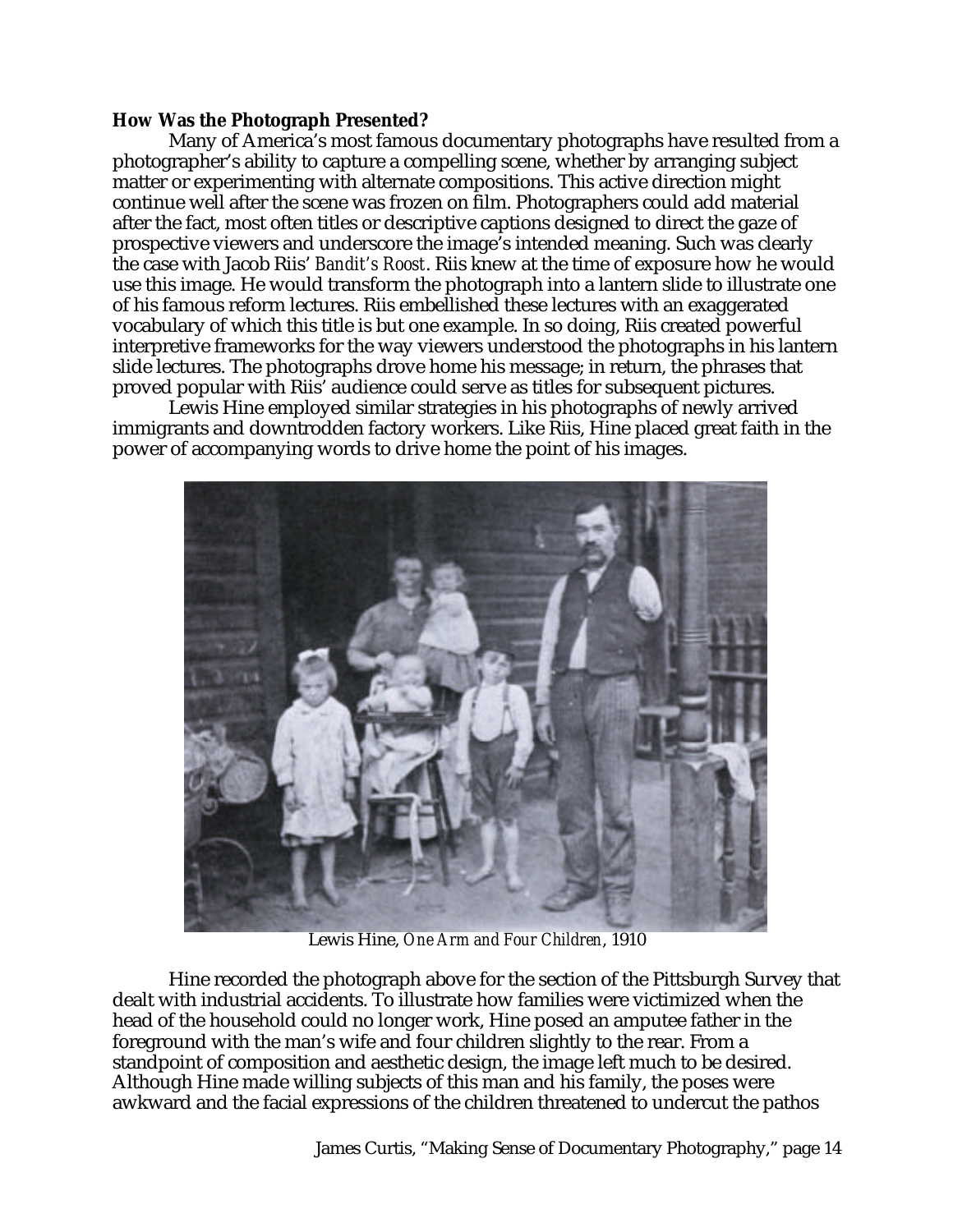that Hine intended. Hine overcame these obstacles by providing a caption for the picture that riveted viewers' attention on the problem of industrial accidents. He labeled the image *One Arm and Four Children*. In this and other photographs for the Pittsburgh Survey, Hine borrowed the language of the reformers and affixed it to his images. In so doing he fused the power of the raw image with the persuasiveness of the written word.

By contrast, Walker Evans steadfastly refused to title his photographs or to attach descriptive captions. In 1941, he and James Agee published *Let Us Now Praise Famous Men*, a collaboration since hailed as America's premier work of documentary reportage. Unlike Hine's photographs for the Pittsburgh Survey, Evans' images stand alone at the beginning of the book. They were not designed to illustrate Agee's text, and the images bear no captions whatsoever. When the photograph below appeared in the second edition of *Let Us Now Praise Famous Men*, it was part of a series of images of the Burroughs family (identified pseudonymously in the text as the Gudgers) and their home. Careful reading of Agee's precise description of the Burroughs' home reveals evidence of the arrangements Evans made to craft the image of the kitchen corner. Evans removed a bench from along the wall and brought a caned chair from across the room to stand in its stead, and he moved the large crockery vessel (probably a butter churn) onto the cupboard. He also likely cleared the table of its place settings, since Agee describes the family's habit of placing their dishes back on the table after washing them. In this case, while Agee's words were not presented directly with the photographs, they still provide clues that help viewers to interpret the photo as a reflection of Evans' vision as much as a document of the Burroughs' environment.



Walker Evans, 1936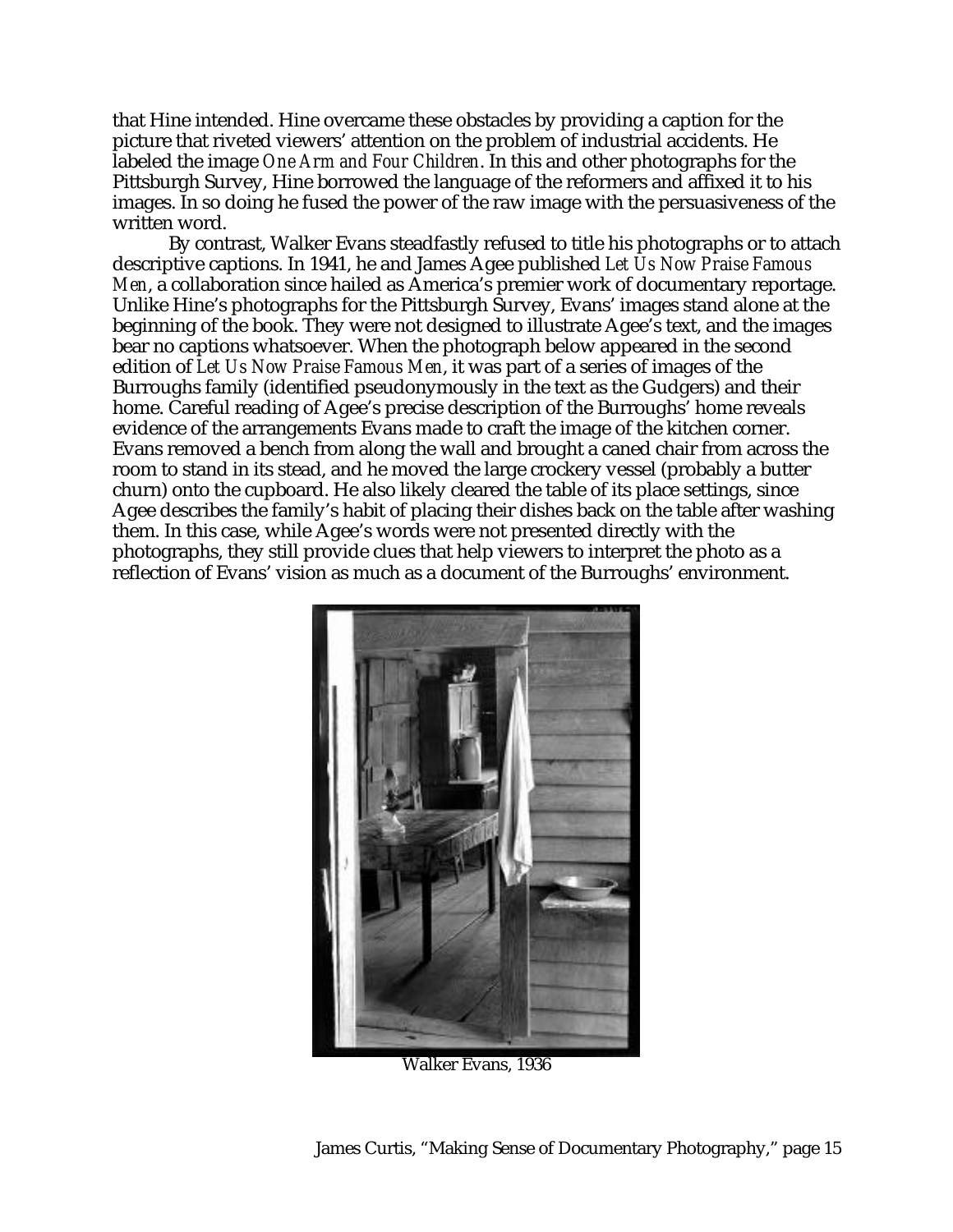### **Model Interpretation**

Over the past several years, I have been working on a book on FSA photography in which I hope to show the influence of 1930s racial attitudes on the photographs taken by Dorothea Lange, Russell Lee, and their colleagues. I have been particularly interested in a group of photographs that Russell Lee took of Mexican households in San Antonio and the Rio Grande valley in the winter and spring of 1939. The following images are typical of Lee's photographic coverage of housing and health conditions in the several Mexican enclaves he visited. Since it was not the practice of FSA photographers to record the names of their subjects, we have to piece together this particular family series by visual identification. We can deduce that these images are of the same family, because the young girl appears in figures one, two, and four, while the young boy appears in figures one and three. It would appear that the man in figure one is a single head of household because no adult female appears in any of the images. It also appears that Lee took the doorway shot first and then proceeded to the interior of the house. The captions for the four images read as follows:



Figure 1: Mexican father and children in Figure 2: Interior of Mexican home.<br>doorway of their home made of scrap lumber. San Antonio, Texas. doorway of their home made of scrap lumber.

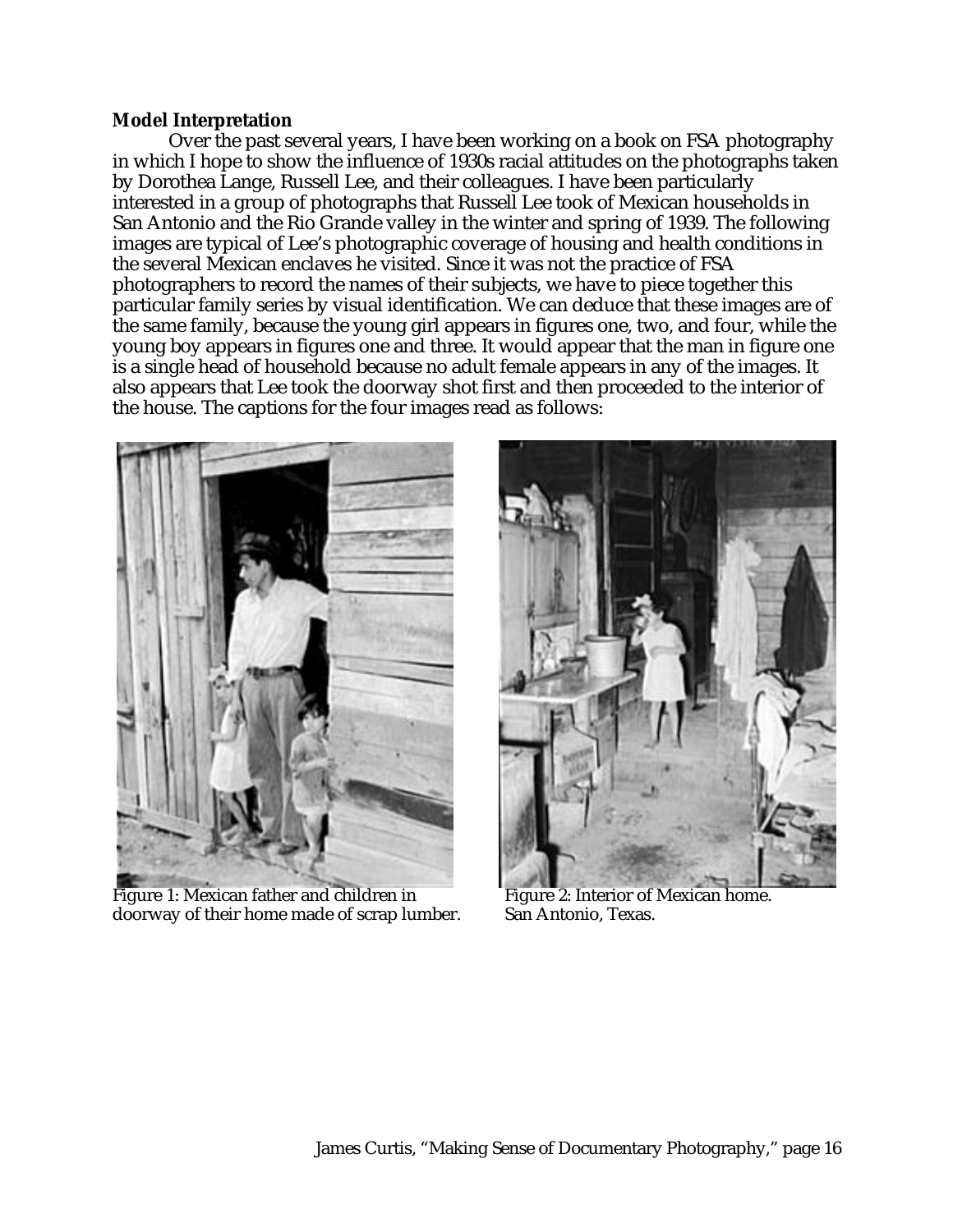

Figure 3: Mexican boy sick in bed.<br>
San Antonio. Texas.<br>
Mexican section. San Antonio

Mexican section, San Antonio, Texas.

These images offer evidence about how photographer Russell Lee managed to enter Mexican households and gain access to such a private space as the family bedroom. We know from interviews with Lee that he did not speak Spanish, yet he was able to gain the cooperation of his Mexican subjects to record intimate details of their lives. Figure 1 is a key image in this regard because it has the father standing in the doorway of his home in a pose that suggests both parental authority and an ability to provide for his offspring. He is dressed in a clean white shirt and his daughter in a dress with a bow in her hair. This attire is similar to what a family might have worn in a visit to a photographer's studio to have their portrait recorded. In effect, Lee gained the cooperation of his subjects by allowing them to present themselves to the camera. Little did they know that Lee would undercut the father's authority by writing a brief caption that called attention to the makeshift construction of the house.

Lee's strategy apparently worked, for the remainder of the series is shot indoors. What did Lee seek in these interior shots? Figure 2 provides several clues. He has posed the young girl at the entrance to the kitchen, and he shows her drinking out of a metal cup. We are to presume that she has dipped water from the bucket that sits in front of her on top of the stove. From examining other photographs that Lee took in San Antonio, we can surmise that he was calling attention to the lack of proper sanitary facilities in Mexican households and to the dangers of drawing from contaminated water supplies. In the foreground of the image, his focus falls on the kitchen's dirt floor. In the captions for other photographs he labels such floors as health hazards. As if to drive home his point, he takes a picture of a young boy lying in bed [Figure 3], and the caption claims that he is sick. Yet a close examination of this image shows that the youngster was well enough to pose in the doorway in the first image in the series. The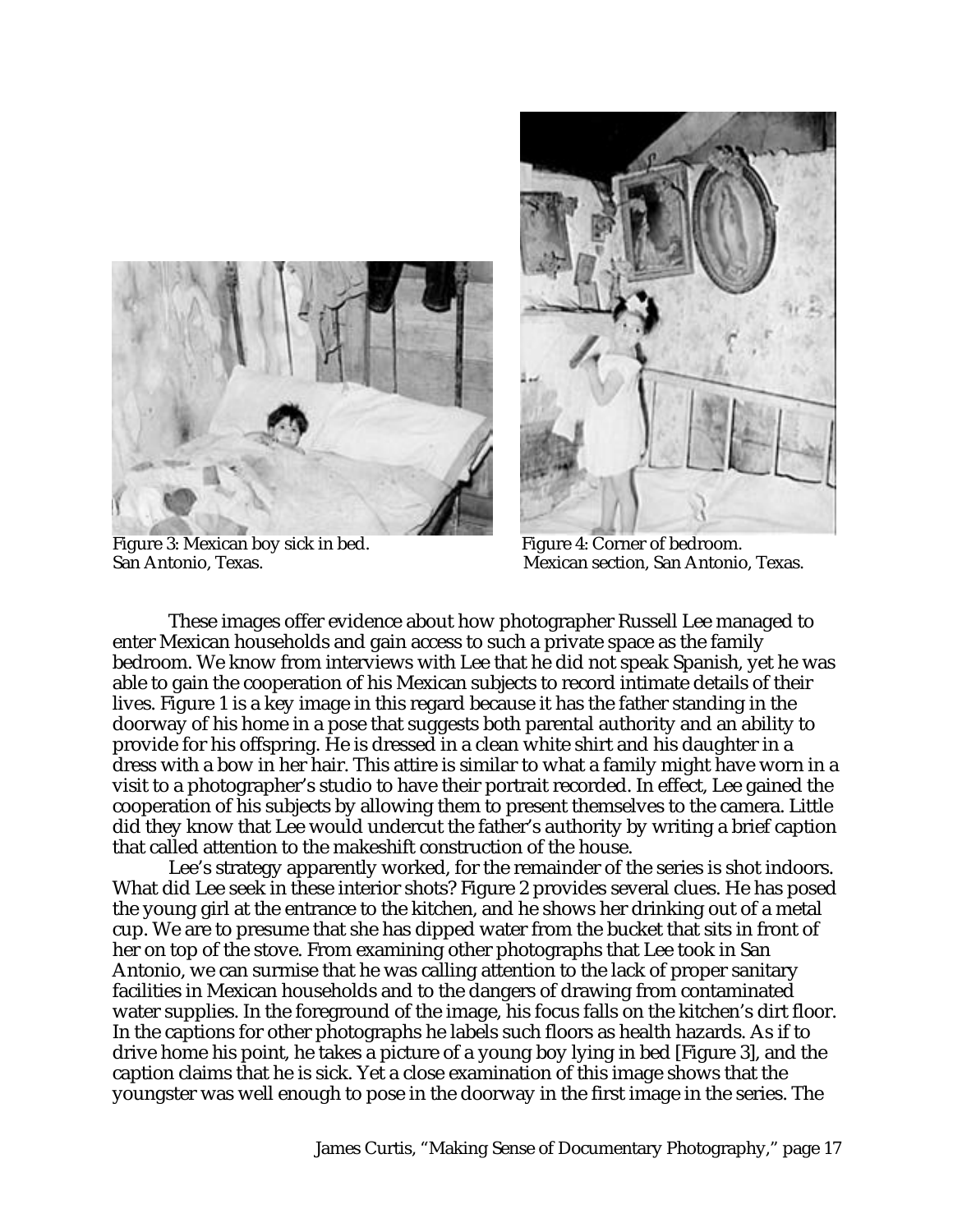final photograph in the series is by far the most intriguing. The young girl stands on a bed and points to objects assembled in the corner of the room. The caption is silent on the meaning of these objects, but from other Lee photographs of similar assemblages we learn that this is a home altar, and that most Mexican households have such sacred spaces. From the date of these photographs (March 1939) we learn that Lee visited the majority of Mexican households during Lent. Lee's subjects may have given him access to interiors because they wanted him to record their religious displays and to see the extra decorations they applied for the observance of the Easter season.

While Lee duly recorded these altars, he rarely made mention of them in his captions except to say that many of them were "quite primitive." He employed that term much the same as Arthur Rothstein did in captioning his photographs of Gee's Bend, Alabama. Scholars have amply documented the importance of Mexican home altars, which were constructed by female heads of households who also passed the tradition down to their daughters. Presumably, the young girl in the series is learning the craft from her mother. Yet why would Lee exclude the mother from the series? Perhaps she was absent, although the daughter's dress and the bow in her hair suggest that the mother might have outfitted her daughter for the photographs. Lee appears to have been duplicating the strategy he employed in creating Christmas Dinner in Iowa. Here is a family torn apart by poverty. Yet in his Iowa photographs, Lee was creating images designed to elicit sympathy for hard-working white sharecroppers who needed temporary federal assistance to weather hard times. Lee's photographs and their captions suggest that he had no such agenda in mind in his visit to Texas. Quite the contrary, his images and captions of Mexican households called attention to dirt, disease, and disorder and suggested that the Mexicans were a primitive people unable to care for themselves. Ironically this factual finding was not a prelude to a call for help for Mexicans but a dramatic statement that if white Texans did not receive federal assistance that they would end up in a primitive condition akin to their Mexican neighbors.

### **Documentary Photography Online**

### **America from the Great Depression to World War II: Photographs from the FSA and OWI, ca. 1935-1945**

**Library of Congress, American Memory Project**

http://memory.loc.gov/ammem/fsowhome.html

This extraordinary resource features nearly 45,000 images taken by government photographers with the Farm Security Administration (FSA) and the Office of War Information (OWI) during the New Deal and Second World War. These images show the impact of the Great Depression on farmers, life during the Dust Bowl, and mobilization campaigns for the Second World War. This site includes approximately 1,600 color photographs, as well as selections from two popular collections: "*Migrant Mother* Photographs" and "Photographs of Signs Enforcing Racial Discrimination." Each photograph is accompanied by the original captions plus the negative number, which allows users to order copies from the prints and photographs division of the Library of Congress.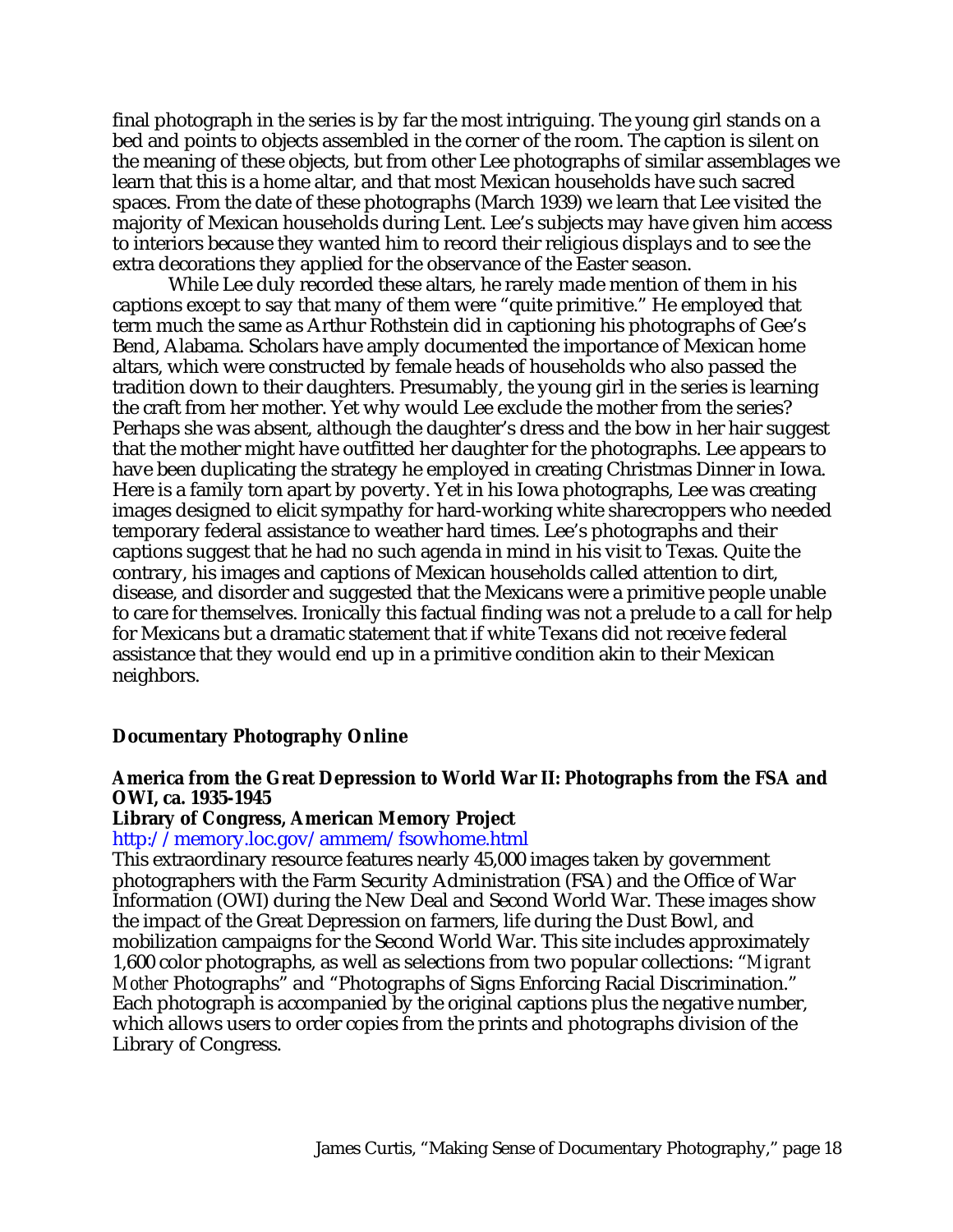# **American Indians of the Pacific Northwest**

## **Library of Congress, American Memory Project**

http://memory.loc.gov/ammem/award98/wauhtml/aipnhome.html

This digital archive includes more than 2,300 photographs illustrating the everyday lives of American Indians in the Northwest Coast and Plateau regions of the Pacific Northwest. The materials illustrate American Indian housing, clothing, crafts, transportation, education, employment, and other aspects of everyday life. Items were drawn from the collections of the University of Washington Libraries, the Cheney Cowles Museum/Eastern Washington State Historical Society in Spokane, and the Museum of History and Industry in Seattle.

## **Architecture and Interior Design for 20th Century America: Photographs by Samuel Gottscho and William Schleisner, 1935-1955**

### **Library of Congress, American Memory Project**

# http://memory.loc.gov/ammem/gschtml/gotthome.html

This photo archive features more than 29,000 images, primarily of architectural subjects such as interiors and exteriors of homes, stores, offices, factories, and historic buildings. Photographs were made chiefly in the northeastern United States, especially the New York City area and Florida, and include pictures of the homes of notable Americans and of several U.S. presidents, as well as color images of the 1939-1940 New York World's Fair. Many of the photographs, commissioned by architects, designers, owners, and architectural publications, document important achievements in American 20th-century architecture and interior design.

# **California Heritage Digital Image Access Project**

# **Bancroft Library, University of California, Berkeley**

# http://sunsite.Berkeley.EDU/CalHeritage/

More than 10,000 digitally-reproduced photographs illustrate California's history and culture. The site, searchable by keyword, features photographs of natural landscapes, Native Americans, San Francisco, Japanese relocation during World War II, and Californians from diverse backgrounds. Text accompanying each image is limited to artist/photographer, subject, and date.

# **Connecticut History Online**

# **Connecticut Historical Society, Thomas H. Dodd Research Center at the University of Connecticut, and the Mystic Seaport Museum**

### http://www.lib.uconn.edu/cho/

This pilot site offers more than 4,300 images depicting Connecticut's history from the beginning of the 19th to the middle of the 20th century. The images are divided into five categories: Livelihood; Diversity; Lifestyle; Infrastructure; and Environment. Each image includes notes on the creator, date, and place created, medium, repository information, and a brief (40-word) description of the subject.

# **Florida Photographic Collection**

### **Florida State Archives**

### http://www.dos.state.fl.us/fpc/

This site provides more than 20,000 digitized photographs, including historical landscape scenes, buildings, and people from all parts of Florida and throughout Florida's history, from the mid-nineteenth century to the present. A 15-word caption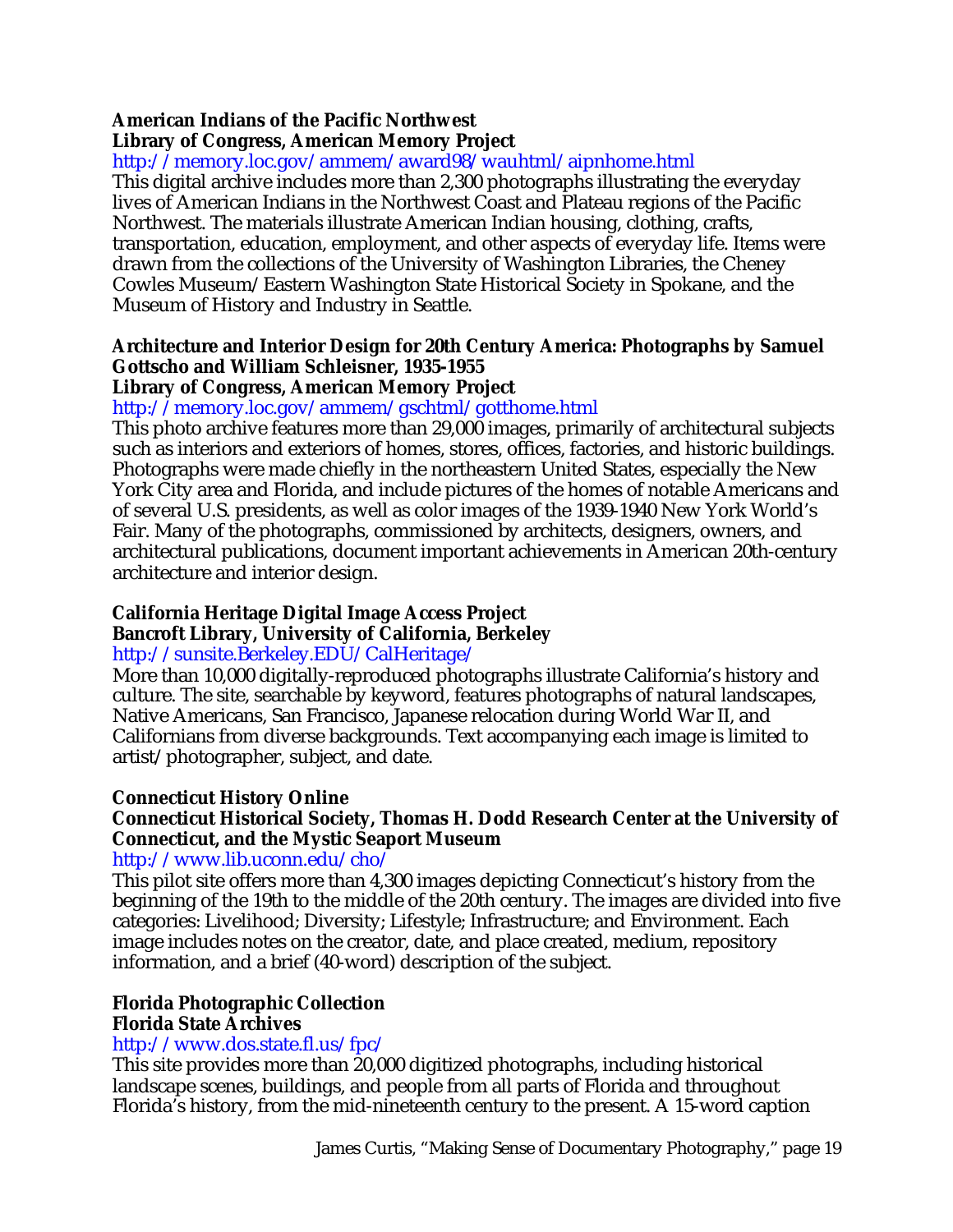accompanies each image. The digitized collection is searchable by subject, photographer, keyword, and date.

### **William Gedney Photographs and Writings Digital Scriptorium, Duke University**

# http://scriptorium.lib.duke.edu/gedney

Photographer William Gedney's work and writings, from the mid-1950s to the 1980s, are presented here. Gedney captured everyday life of people in places as diverse as Brooklyn, Kansas, India, and Europe. The site boasts more than 4,900 of his prints, workprints, and contact sheets. Photographs are arranged into 12 series: Composers; Cross Country; Europe; India; Kansas; Kentucky; New York; San Francisco; St. Joseph's School for the Deaf; The Farm; Night Series; and Miscellaneous. Each image is accompanied by title and a 5-10 word note on the subject matter and date taken.

# **Hawaiian Newspapers, War Records, and Trust Territory Image Collections University of Hawai'i System Libraries**

### http://128.171.57.100/

Photographs document the history of Hawaii and Micronesia from 1834 to the 1990s. The "Hawaii War Records" collection provides access to more than 1,300 photographs documenting the impact of World War II on Hawaii and its people. The photographs, from the Honolulu *Star Bulletin* and Honolulu *Advertiser*, are indexed by year from 1941 to 1945 and are searchable by subject. Photographs document such war-related activities as war bond drives, air-raid evacuations, and silk stocking salvage collections. The Trust Territories archive provides access to 8,000 photographs of U.S. programs in education, health, political, and economic development in the islands of Micronesia from 1947 to 1994. The photographs are indexed by reel number but searchable by subject.

### **Helios: The Smithsonian American Art Museum Photography Collection Smithsonian American Art Museum**

# http://AmericanArt.si.edu/helios/index.html

The Smithsonian American Art Museum is closed for renovations until 2003, but this site allows visitors to browse through more than 300 of the museum's photographs in the "Photography Online" exhibit. These include "American Photographs: The First Century" (http://nmaa-ryder.si.edu/collections/exhibits/helios/amerphotos.html), featuring more than 175 daguerrotypes and photographs from the 19th and early 20th centuries, including Civil War images, western landscapes, and people at work and play from 1839 to 1939; "Between Home and Heaven" (http://nmaa-

ryder.si.edu/collections/exhibits/helios/homeandheaven.html), offering 90 recent landscape photographs taken throughout the United States; and "Secrets of the Dark Chamber: The Art of the American Daguerreotype" (http://nmaaryder.si.edu/collections/exhibits/helios/darkchamber.html).

### **History of the American West, 1860-1920: Photographs from the Collection of the Denver Public Library**

### **Library of Congress, American Memory Project**

http://memory.loc.gov/ammem/award97/codhtml/hawphome.html

This site features more than 30,000 photographs taken between 1860 and 1920, including images of Colorado towns, landscapes, mining scenes, and members of more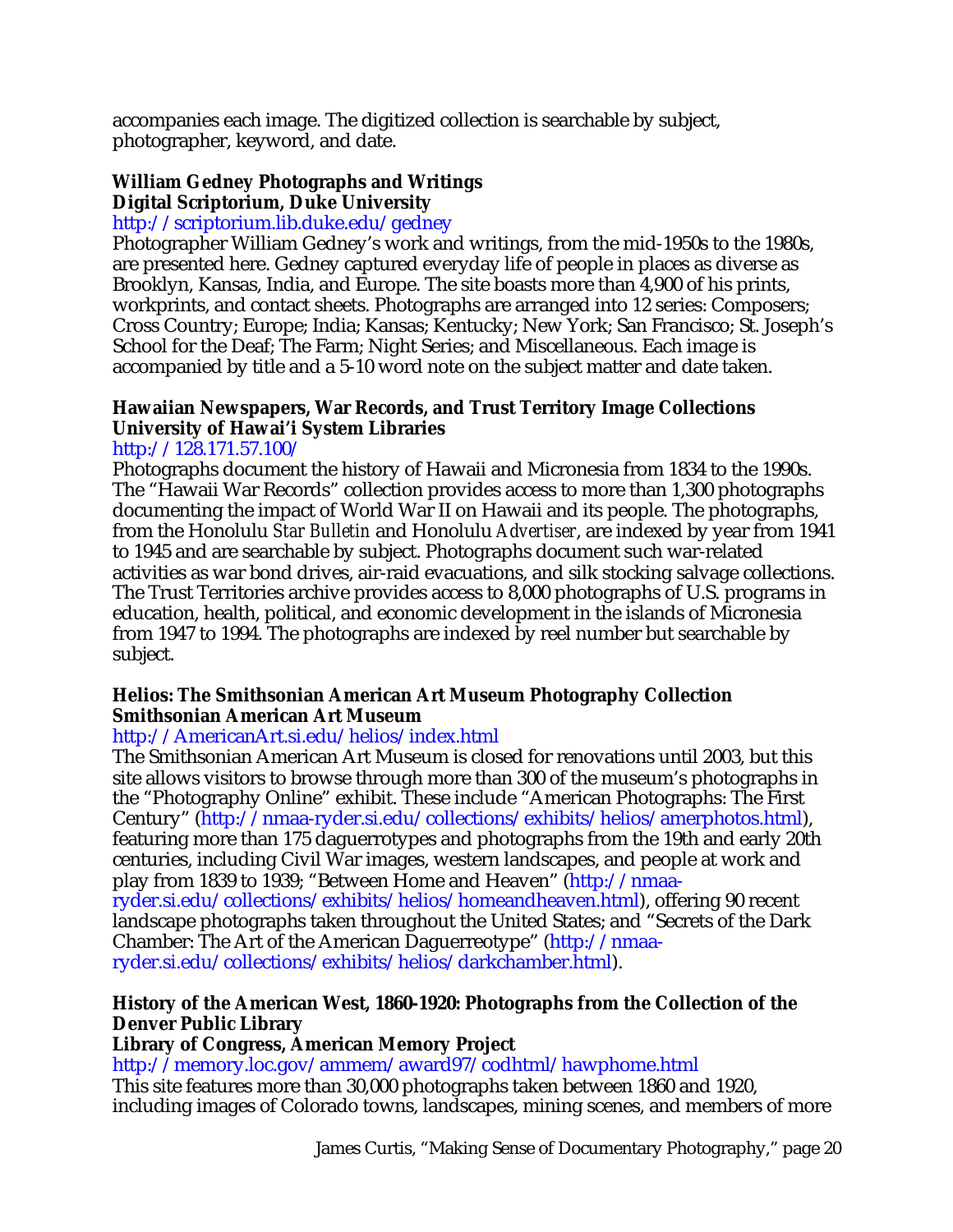than 40 Native Americans tribes living West of the Mississippi River. The special presentations on this site include: a gallery of more than 30 photographs depicting the dwellings, children, and daily lives of Native American women; more than 30 images of buildings, statues, and parks in Denver, Colorado; and roughly 20 World War II-era photographs of the 10th Mountain Division, ski troops based in Colorado who fought in Italy during the war.

### **Images of African Americans from the 19th Century**

### **Schomburg Center for Research in Black Culture, New York Public Library Digital Library Collection**

### http://digital.nypl.org/schomburg/images\_aa19/

Drawn from collections of family photographs, African-American school photographs, and personal collections, this site contains more than 650 nineteenth-century images, including prints, original negatives, and transparencies. The images in this archive depict the social, political, and cultural worlds of their African American subjects. Images are grouped by categories that include the Civil War, cultural expression, education, family, genre pictures, labor, organizations and institutions, politics, portraiture, Reconstruction, religion, slavery, and the social life and customs of African Americans.

# **National Museum of American History Virtual Exhibitions Smithsonian Institution**

# http://americanhistory.si.edu/ve/index.htm

Several of the National Museum of American History virtual exhibits present photographs. "Freeze Frame: Eadweard Muybridge's Photography of Motion" (http://americanhistory.si.edu/muybridge/) explores the most famous work of English photographer Eadweard Muybridge with more than 60 photographs. "Photographing History: Fred J. Maroon and the Nixon Years, 1970-1974" (http://americanhistory.si.edu/maroon/index.htm) exhibits more than 25 photographs taken during the last four years of Richard M. Nixon's presidency by Fred J. Maroon. "A Visual Journey: Photographs by Lisa Law, 1965-1971"

(http://americanhistory.si.edu/lisalaw/index.htm) offers roughly 50 images from the 1960s counterculture as seen through the lens of photographer Lisa Law's camera from 1965 to 1971.

### **New Deal Network: A Guide to the Great Depression of the 1930s Franklin and Eleanor Roosevelt Institute**

### http://www.newdeal.feri.org/library/index.htm

This site presents more than  $\overline{4,000}$  photographs that document life in America during the Great Depression and the New Deal. Photographs are drawn from the National Archives, the Franklin D. Roosevelt Library, and many other sources. Photo database subject headings include: Culture (art, film, music, theater, and writing); Construction (conservation, historical projects, housing, recreational facilities, and transportation); Social programs (education, health care, production and redistribution of goods, professional services, and recreation); Federal agencies; Public figures; and Disaster relief.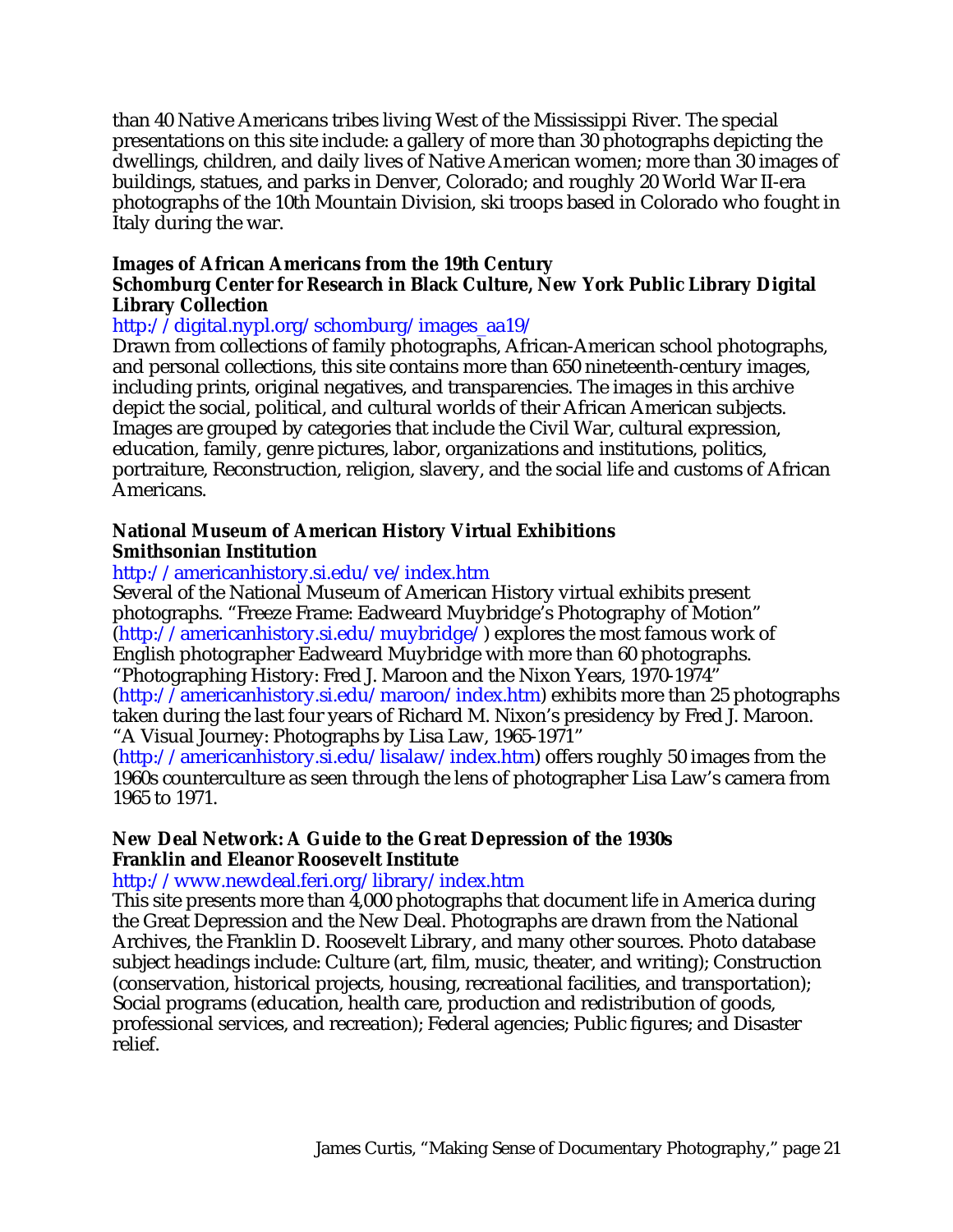### **Prairie Settlement: Nebraska Photographs and Family Letters, 1862-1912 Library of Congress, American Memory Project**

http://memory.loc.gov/ammem/award98/nbhihtml/pshome.html

This collection illustrates the story of settlement on the Great Plains from 1862 to 1912. The 3,000 glass plate negatives from the Solomon Butcher photograph collection depict everyday life in central Nebraska, with images of businesses, farms, people, churches, and fairs in Custer, Buffalo, Dawson, and Cherry counties.

# **Still Picture Unit**

# **National Archives and Records Administration (NARA)**

http://www.archives.gov/research\_room/media\_formats/ photographs\_in\_college\_park.html

NARA has placed selected finding aids (including introductory text and captions) and photographs online, although they are not always directly linked. These pages are not well-designed, but the information is clear. Image files are high quality, so downloads may be slow. "Photographs of the American West 1861-1912"

(http://www.archives.gov/research\_room/research\_topics/american\_west/american \_west.html) features 196 photographs that document westward migration and the development of America's western frontier. "Pictures of African Americans During World War II" (http://www.archives.gov/research\_room/research\_topics/ african\_americans\_during\_wwii/african\_americans\_during\_world\_war\_2.html) depicts African Americans in military training, in combat, and on the home front. "Pictures of the American City" (http://www.archives.gov/research\_room/ research\_topics/american\_cities/american\_cities\_pictures.html) provides 170 photographs depicting the development of the American city from the early nineteenth century to the present. "Pictures of World War II" (http://www.archives.gov/ research\_room/research\_topics/world\_war\_2\_photos/world\_war\_2\_photos.html) offers selected photographs depicting the activities of Americans during World War II.

# **Touring Turn-of-the-Century America: Photographs from the Detroit Publishing Company, 1880-1920**

# **Library of Congress, American Memory Project**

http://memory.loc.gov/ammem/detroit/dethome.html

This archive offers more than 25,000 glass negatives and transparencies, as well as 300 color photolithograph prints, mostly of the eastern United States. A smaller group within the larger collection features about 900 Mammoth Plate Photographs taken by William Henry Jackson along several railroad lines in the United States and Mexico in the 1880s and 1890s, including views of California, Wyoming, and the Canadian Rockies. Many photographs were published as postcards.

### **Washington As It Was: Photographs by Theodor Horydczak, 1923-1959 Library of Congress, American Memory Project**

### http://memory.loc.gov/ammem/thchtml/thhome.html

Presents approximately 14,350 photographs by Theodor Horydczak (1890-1971) documenting the Washington metropolitan era between the 1920s and 1950s. Subjects include the architecture (interiors and exteriors) of government and residential buildings; street scenes; views of neighborhoods; images of laborers constructing the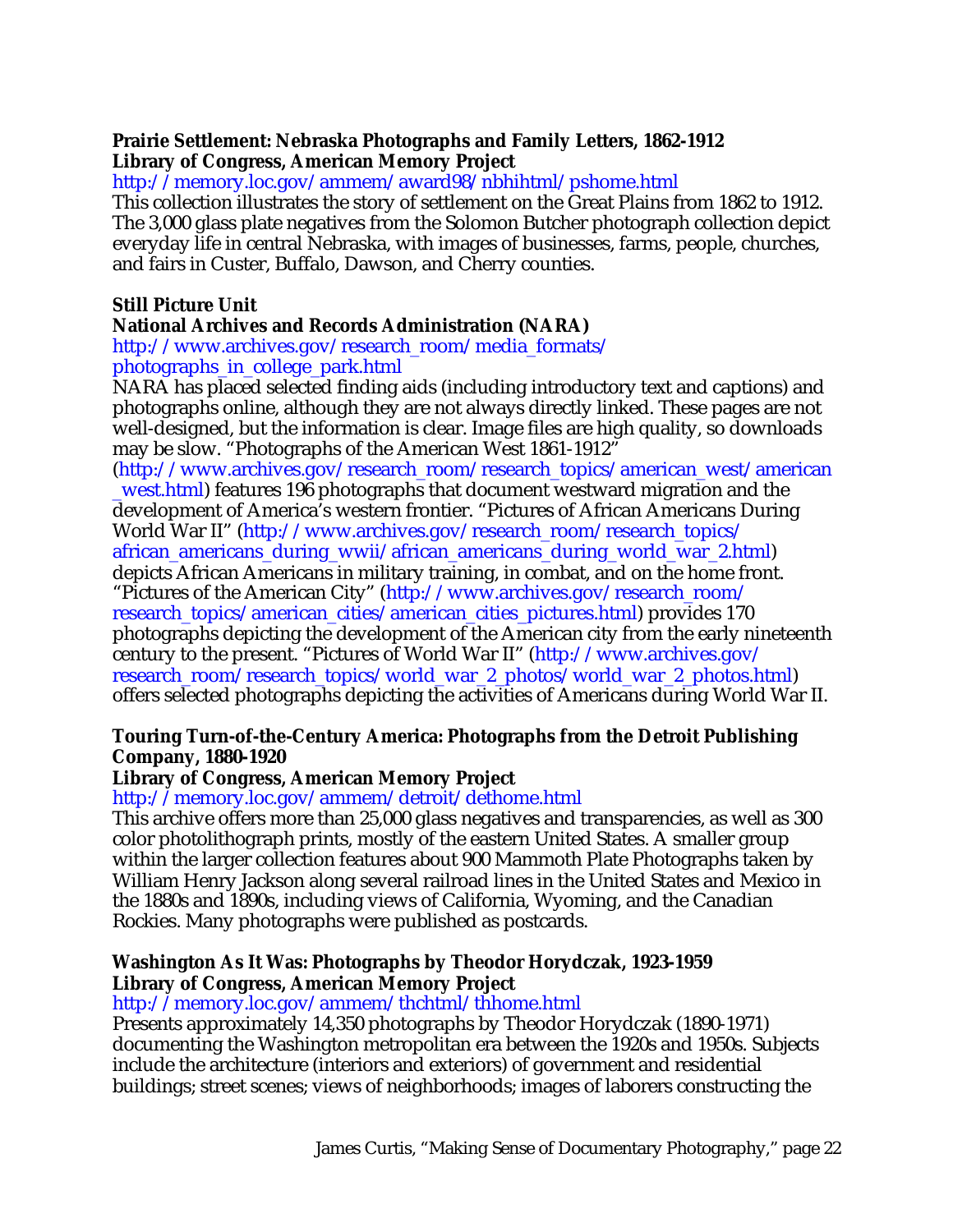Memorial Bridge; and important events such as the 1932 Bonus March and the 1933 World Series.

### **Without Sanctuary: Photographs and Postcards of Lynching in America James Allen, Collector**

http://www.journale.com/withoutsanctuary/

James Allen has assembled a collection of chilling photographs and postcards taken at lynchings throughout America, primarily from the late nineteenth and early twentieth centuries. This Web site, a companion to the book *Without Sanctuary*, offers more than 80 photographs with captions, and most images also have links to more extensive, 150 word descriptions of the circumstances behind that particular situation. Please note: these images are very disturbing and may not be appropriate for younger students.

### **Annotated Bibliography**

Frassanito, William. *Gettysburg: A Journey in Time* (New York, 1975). This pioneering work on photographs as historical documents details the many manipulations that photographers made in their chronicle of the aftermath of the battle of Gettysburg.

Goldberg, Vicki. *Photography in Print: Writings from 1816 to the Present* (New York: Simon and Schuster, 1981).

This compilation combines early writings on photography plus some of the most recent interpretations of the power of the image in contemporary culture.

Hales, Peter Bacon. *Silver Cities: The Photography of American Urbanization, 1839-1915* (Philadelphia: Temple University Press, 1984).

Hales provides the indispensable guide to the history of nineteenth-century photography and to the creation and reform of urban America. His chapter on Jacob Riis places both the reformer and his photographs in their respective cultural contexts. In *William Henry Jackson and the Transformation of the American Landscape* (Philadelphia, 1988) Hales shows the critical role that photography played in westward expansion.

Hurley, F. Jack. *Portrait of a Decade: Roy Stryker and the Development of Documentary Photography in the Thirties* (Baton Rouge: Louisiana University Press, 1972). This is the first of many books describing the scope of the Farm Security Administration's photographic project. Unfortunately there is little visual analysis of the famous FSA photographs sprinkled throughout the text.

O'Neal, Hank. *A Vision Shared: A Classic Portrait of America and Its People, 1935-1943* (New York: St. Martin's Press, 1976).

Like Hurley, O'Neal bases his narrative on interviews with FSA photographers recorded long after they had taken the pictures that he includes in this lavishlyillustrated book.